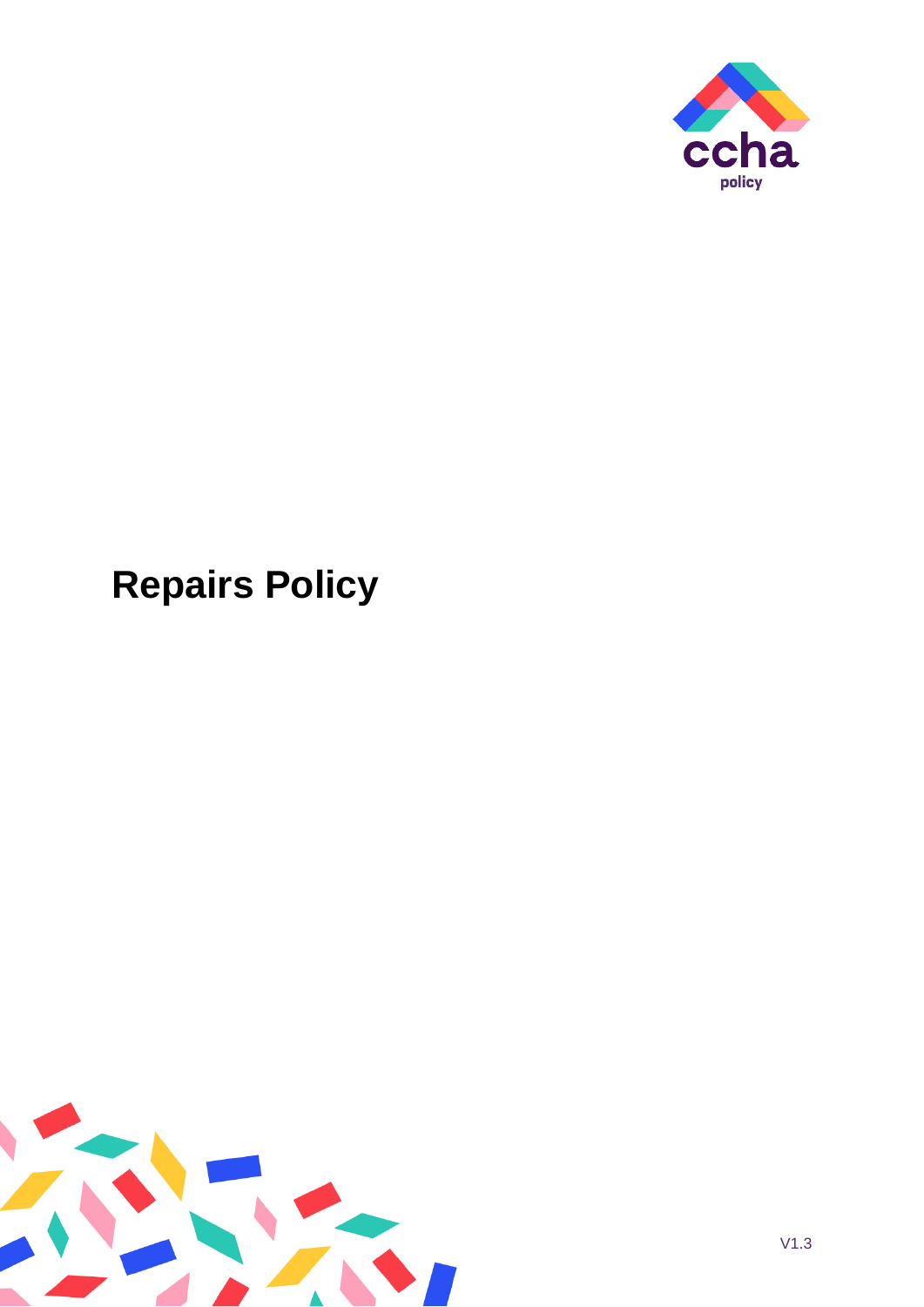

# **Contents**

<span id="page-1-0"></span>

| 1. |      |  |  |  |
|----|------|--|--|--|
| 2. |      |  |  |  |
| 3. |      |  |  |  |
| 4. |      |  |  |  |
| 5. |      |  |  |  |
| 6. |      |  |  |  |
| 7. |      |  |  |  |
|    | 7.1  |  |  |  |
|    | 7.2  |  |  |  |
|    | 7.3  |  |  |  |
|    | 7.4  |  |  |  |
|    | 7.5  |  |  |  |
|    | 7.6  |  |  |  |
|    | 7.7  |  |  |  |
|    | 7.8  |  |  |  |
|    | 7.9  |  |  |  |
| 8. |      |  |  |  |
|    | 8.1  |  |  |  |
|    | 8.2  |  |  |  |
|    | 8.3  |  |  |  |
|    | 8.4  |  |  |  |
|    | 8.5  |  |  |  |
|    | 8.6  |  |  |  |
|    | 8.7  |  |  |  |
|    | 8.8  |  |  |  |
|    | 8.9  |  |  |  |
|    | 8.10 |  |  |  |
|    | 8.11 |  |  |  |
|    |      |  |  |  |
|    | 9.1  |  |  |  |
|    | 9.2  |  |  |  |
|    |      |  |  |  |
|    |      |  |  |  |
|    | 11.1 |  |  |  |

 $\blacksquare$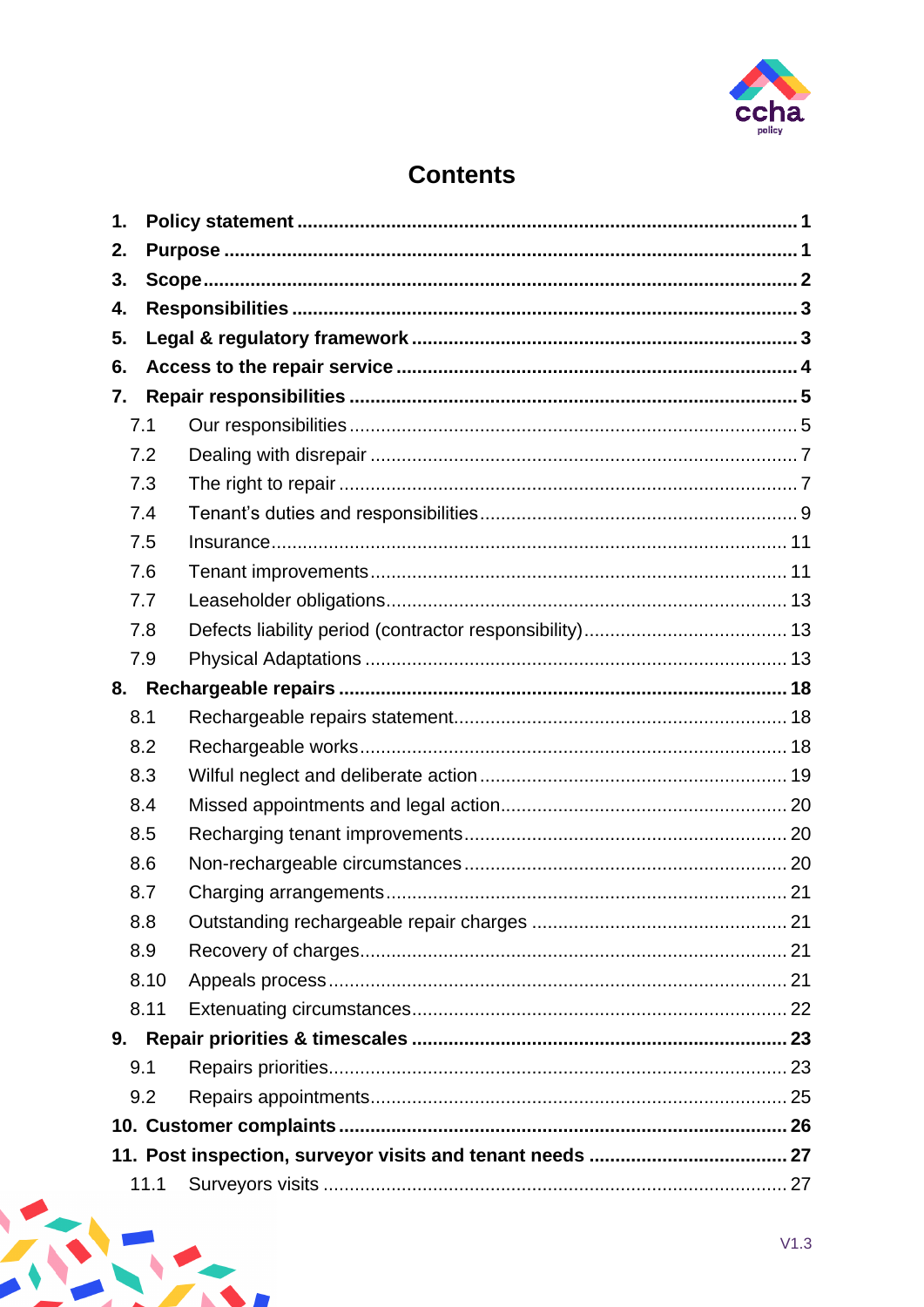

|  | 12.3 Window restrictors – domestic and supported (self-contained properties) 29 |  |
|--|---------------------------------------------------------------------------------|--|
|  |                                                                                 |  |
|  |                                                                                 |  |
|  |                                                                                 |  |
|  |                                                                                 |  |

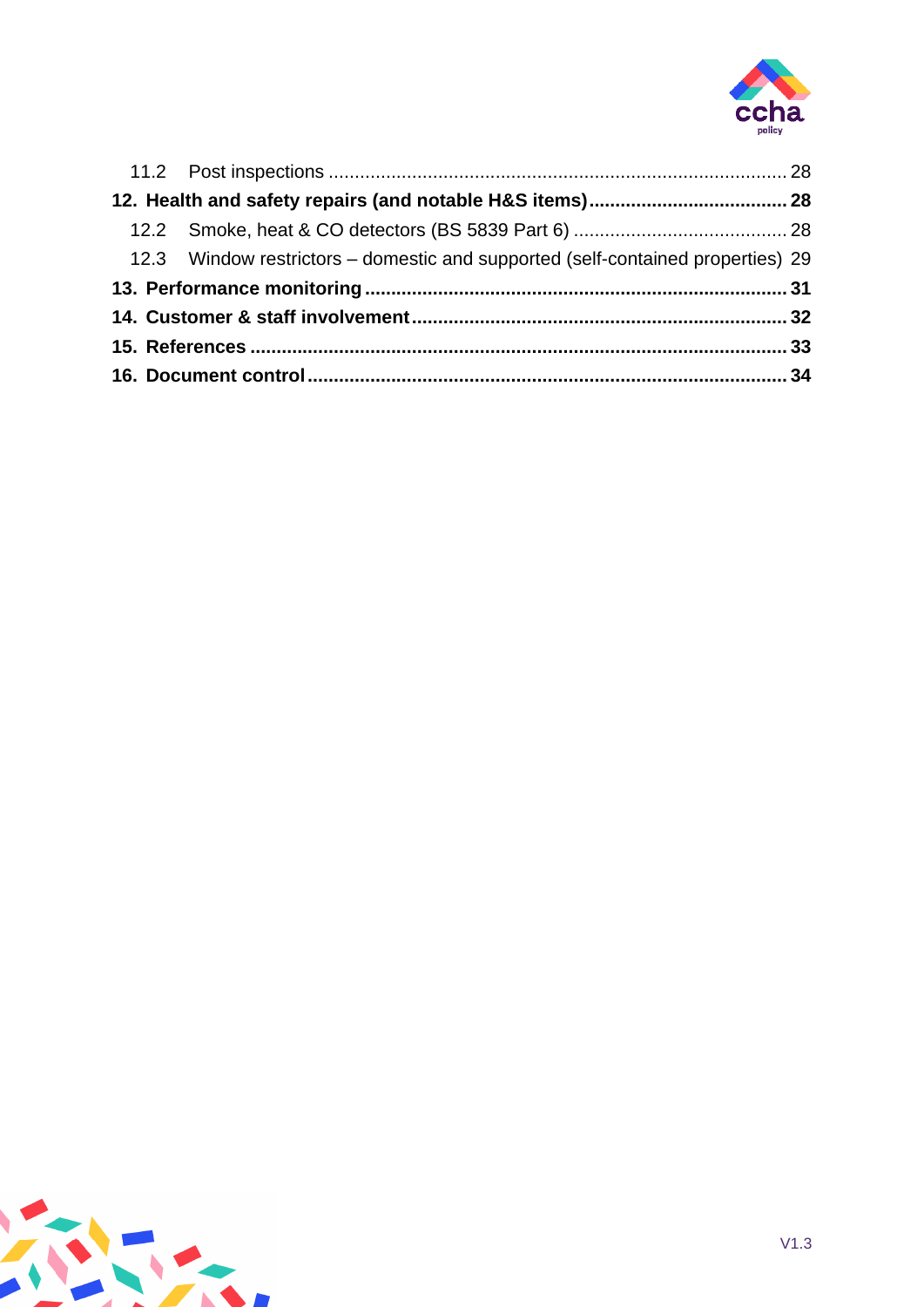

# <span id="page-3-0"></span>**1. Policy statement**

- 1.1 This policy sets out how we will deliver our day-to-day responsive repair service to provide a high quality service for tenants, ensuring our homes are safe and well maintained, with close links to our servicing, planned and cyclical maintenance programmes.
- 1.2 The policy aims to ensure we manage our responsive repairs effectively, carrying out repairs and maintenance work quickly, efficiently and to a high standard.
- 1.3 It sets our clear responsibilities and timescales for completing different types of repair, as well as providing a range of ways for tenants to report repairs.
- 1.4 Where repairs are the responsibility of the tenant, the policy ensures there is a clear system to ensure a fair and consistent approach and that tenants are able to access appropriate support and guidance.
- 1.5 We understand the importance of an effective repairs service to our tenants and so will take every opportunity to engage with tenants and leaseholders to consult on the services they require. We will endeavour to improve standards and processes where required to meet their expectations.

# <span id="page-3-1"></span>**2. Purpose**

- 2.1 A 'responsive repair' is a term used generally to describe small scale day-today repairs that are reactive in nature, rather than planned work or repairs included in a longer-term investment programme. It covers repairs needed to fix single or multiple defects that should be carried out within a maximum 28 days. If the repair does not fit this description, it may be classed as either cyclical or planned improvement works.
- 2.2 In delivering this policy we will aim to:
	- Deliver a value for money responsive repairs service that meets the needs of our tenants and leaseholders
	- Meet all relevant legislative and regulatory requirements and meet our contractual and legal obligations
	- Ensure that we maintain a safe and secure environment for tenants
	- Carry out repairs that are CCHA's responsibility
	- Ensure that a consistent and fair approach is adopted in relation to recovering costs of a rechargeable repair.
	- Carry out repairs at an appropriate time and at the convenience of the tenant/leaseholder
	- Undertake timely repairs that ensure the upkeep of our assets
	- Maintain high quality homes in a good state of repair

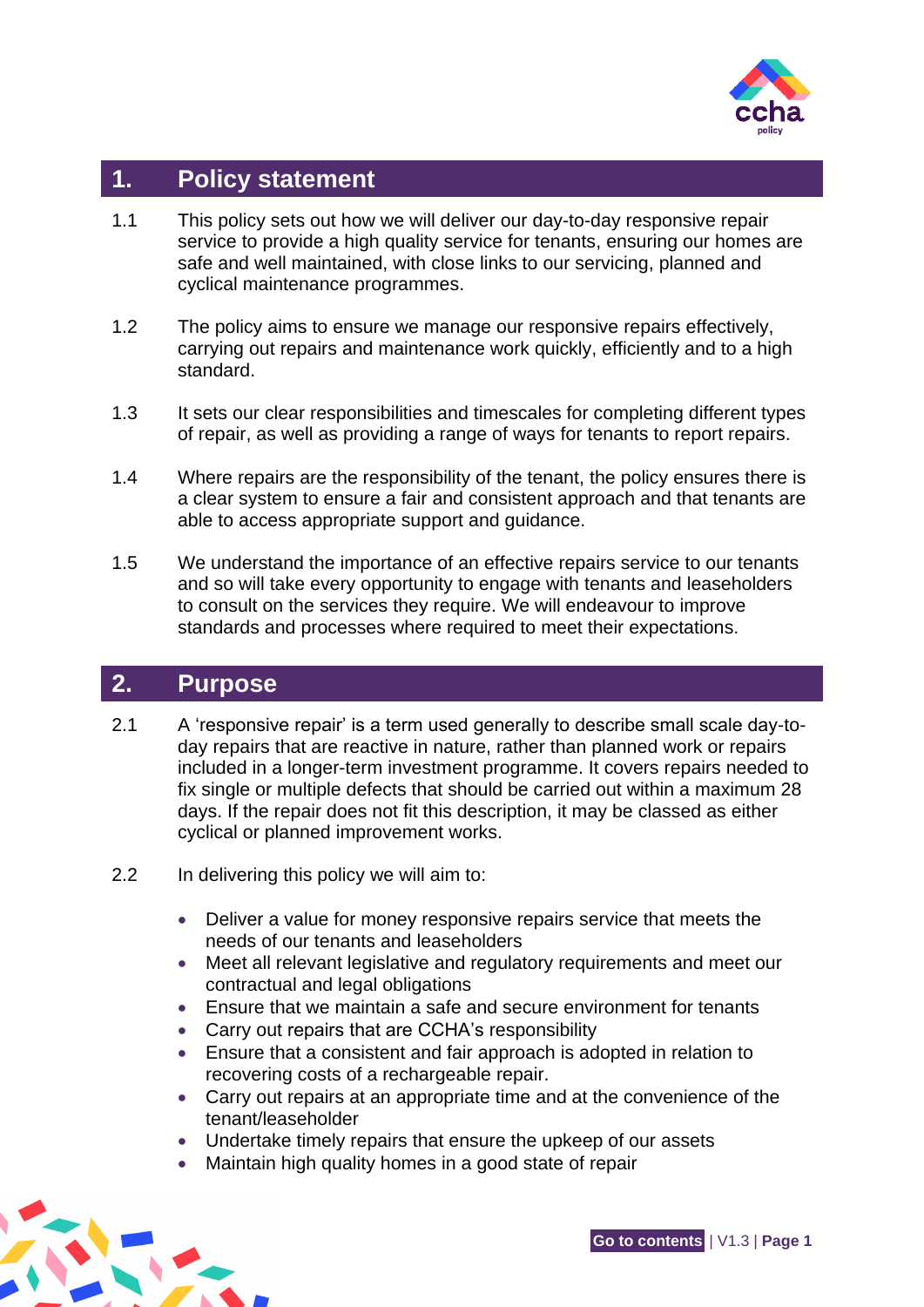

- 2.3 Our objectives in delivering this policy and to meet our commitments in the Corporate Strategy "Landlord of choice" are to:
	- Ensure the repairs service is easily accessible through a range of different contact points
	- Deliver repairs at a time to suit our tenants and leaseholders
	- Offer services flexible and responsive enough to meet a wide range of needs and demands
	- Ensure services delivered offer value for money to tenants and leaseholders
	- Ensure our homes are safe and we meet our landlord compliance obligations
	- Deliver a  $1<sup>st</sup>$  class repairs service
	- Achieve high standards of customer care and satisfaction
	- Ensure all stakeholders are aware of their responsibilities for repairs and the costs associated with them
	- Deliver 'right first time' repairs, carrying our repairs in one visit where reasonably practical
	- Achieve a high quality of completed work
	- Ensure the tenant's voice is heard and directly influences policy, strategy and services
- 2.4 In delivering our repair service we aim to support the objectives of our Asset Management and Repairs Strategy.
- 2.5 We will work in partnership with our customers to continuously improve and shape services to meet their requirements and seek ways to improve value for money. This we will achieve through continuously monitoring and learning from feedback and reviewing our performance.

# <span id="page-4-0"></span>**3. Scope**

- 3.1 This policy applies to all properties owned or managed by Cardiff Community Housing Association (CCHA) Ltd.
- 3.2 The Repairs Policy, Repairs Handbook, updates and summary of information regarding repairs will be publicised widely and specific details included in:
	- Tenant Handbook
	- Tenant and Leaseholder Newsletters
	- **Our Website**
	- Social Media, including Facebook and Twitter
	- Training and policy briefings for staff

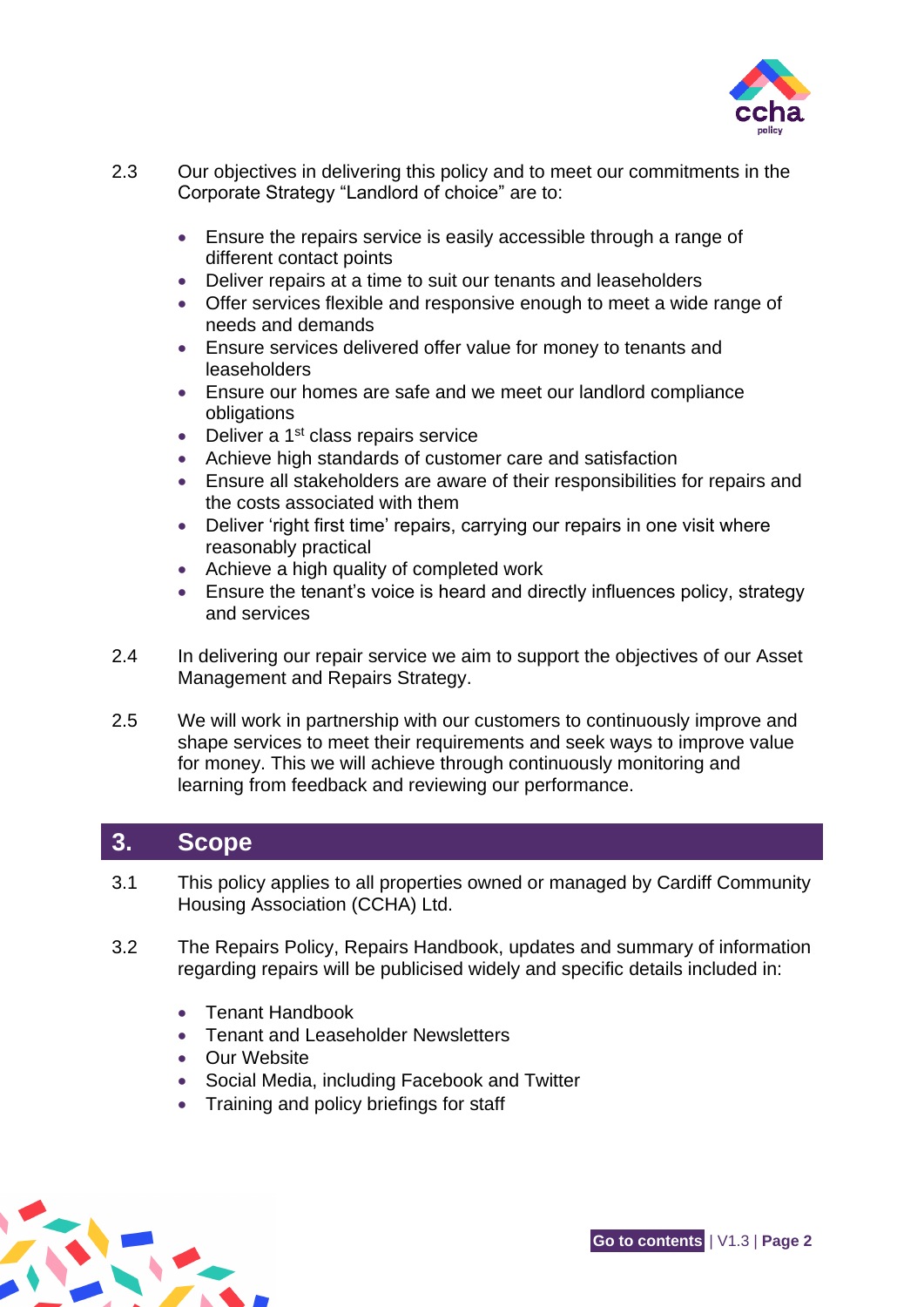

# <span id="page-5-0"></span>**4. Responsibilities**

- 4.1 It is the responsibility of the Board to ensure the implementation of this policy and that this is monitored effectively.
- 4.2 The Corporate Director of Property Services is responsible for appointing responsible people to deliver the policy and ensure that adequate resources are in place to do so.
- 4.3 The Head of Repairs Transformation, Head of Housing & Communities and Head of Asset Management & Decarbonisation are responsible for ensuring compliance with this policy.
- 4.4 The Head of Repairs Transformation is responsible for managing compliance with this policy on an operational basis.
- 4.5 Every member of staff, particularly those working in Property Services, Customer Services and Housing Management, has the responsibility to read, understand and implement this policy fairly and consistently.
- 4.6 All contractors, consultants and partner organisations are responsible for operating in accordance with this policy when delivering services on behalf of CCHA.

# <span id="page-5-1"></span>**5. Legal & regulatory framework**

- 5.1 The main legal framework this policy complies with is as follows:
	- Renting Homes Act 2016
	- Landlord and Tenant Act 1985
	- Commonhold and Leasehold Reform Act 2002
	- Party Wall Act 1996
	- Housing Act Wales 2014
	- Health and Safety at Work Act 1974
	- Management of Health & Safety at Work Regulations 1999
	- The Secure Tenants of Local Housing Authorities (Right to Repair) Regulations 1994
	- Pre-Action Protocol for Housing Disrepair
	- Housing Health and Safety Rating System (HHSRS)
	- ASB Crime & Policing Act 2014
	- Control of Asbestos Regulations 2012
	- Section 79 Environmental Protection Act 1990
	- Welsh Housing Quality Standard (WHQS)
- 5.2 We will also meet all other relevant statutory regulations covering, but not limited to, general construction related activities and specifically areas such



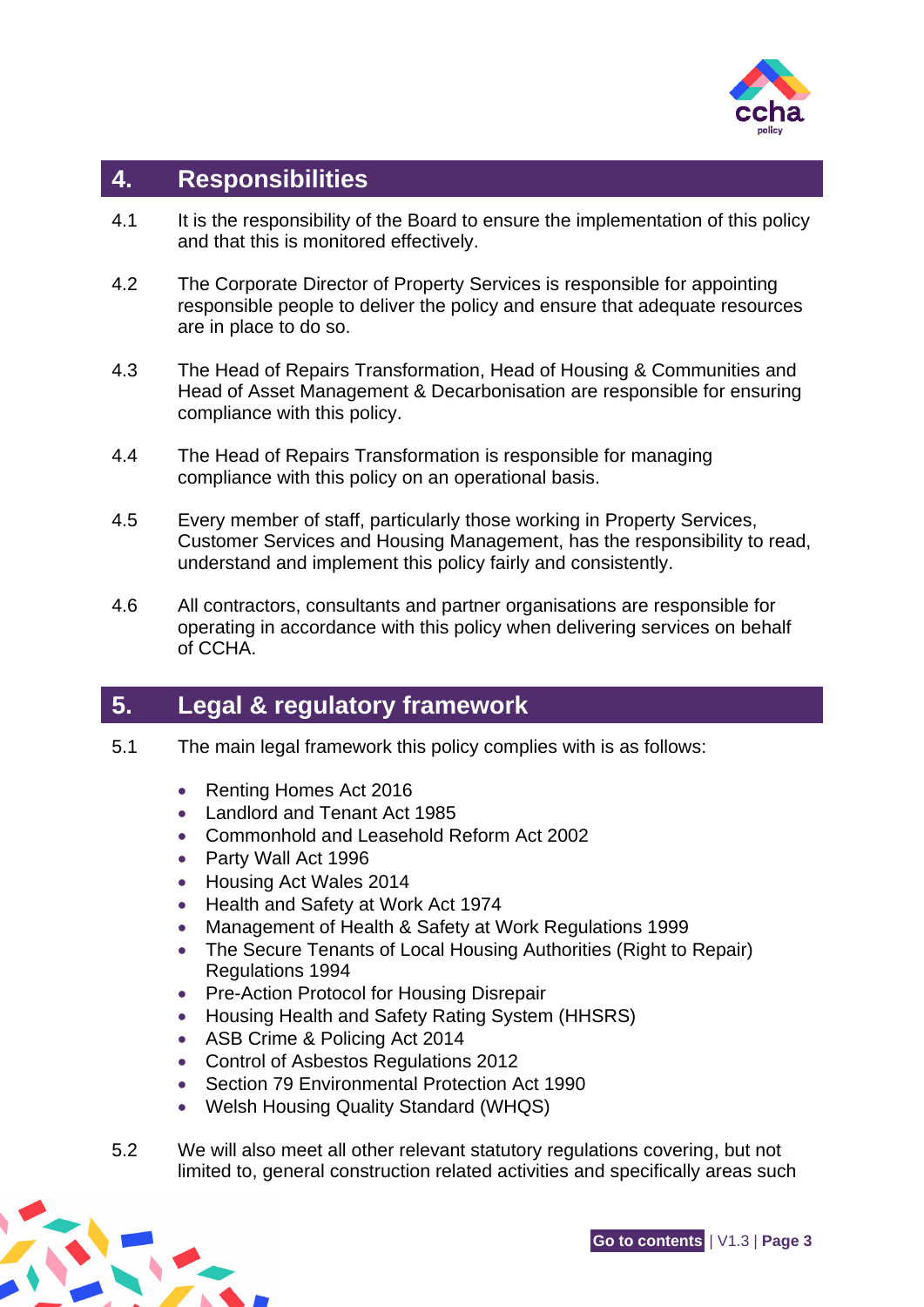

as asbestos, water hygiene, fire safety, electrical and gas safety and our requirements under the Construction Design and Management Regulations.

5.3 The Housing Health and Safety Rating System (HHSRS), introduced under the Housing Act 2004, is an important part of the regulatory framework governing our responsive repairs service.

We will endeavour to identify hazards classified under the HHSRS at every opportunity and undertake formal assessments of hazards when these are referred or reported to us.

5.4 The Welsh Housing Quality Standard (WHQS) arose from the National Housing Strategy for Wales 'Better Homes for People in Wales'. The Standard was developed by the Welsh Government to provide a common target standard for the condition of all housing in Wales.

Wherever possible, we will ensure that repairs ensure homes meet WHQS, i.e. that all households should have the opportunity to live in good quality homes that are:

- In a good state of repair.
- Safe and secure.
- Adequately heated, fuel efficient and well insulated.
- Contain up-to-date kitchens and bathrooms.
- Well managed.
- Located in attractive and safe environments.
- As far as possible suit the specific requirements of the household, (e.g. specific disabilities).
- 5.5 We will comply with the WHQS 'Standard' as set out in ["Revised Guidance](http://gov.wales/docs/desh/publications/141030-whqs-guide-for-social-landlords-en.pdf)  [for Social Landlords on Interpretation and Achievement of the Welsh](http://gov.wales/docs/desh/publications/141030-whqs-guide-for-social-landlords-en.pdf)  Housing Quality Standard". [Our WHQS Compliance Policy sets out](http://gov.wales/docs/desh/publications/141030-whqs-guide-for-social-landlords-en.pdf) how we [will comply and adopt these standards.](http://gov.wales/docs/desh/publications/141030-whqs-guide-for-social-landlords-en.pdf)

# <span id="page-6-0"></span>**6. Access to the repair service**

- 6.1 Our aim is to provide tenants and leaseholders with easy access to our services through a number of different channels for tenants to report repairs as soon as they become aware of a problem.
- 6.2 Repairs can be reported through our website at www.ccha.org.uk, by email at [repairs@ccha.org.uk,](mailto:repairs@ccha.org.uk) by telephone through our customer services team on 02920 468490, in person to any member of staff during normal office hours (at Tolven House), writing to our office address, or through our out of hours call centre.
- 6.3 Our 'Out Of Hours' emergency service operates every day of the year for emergency repairs. Where a reported repair is not an emergency, the

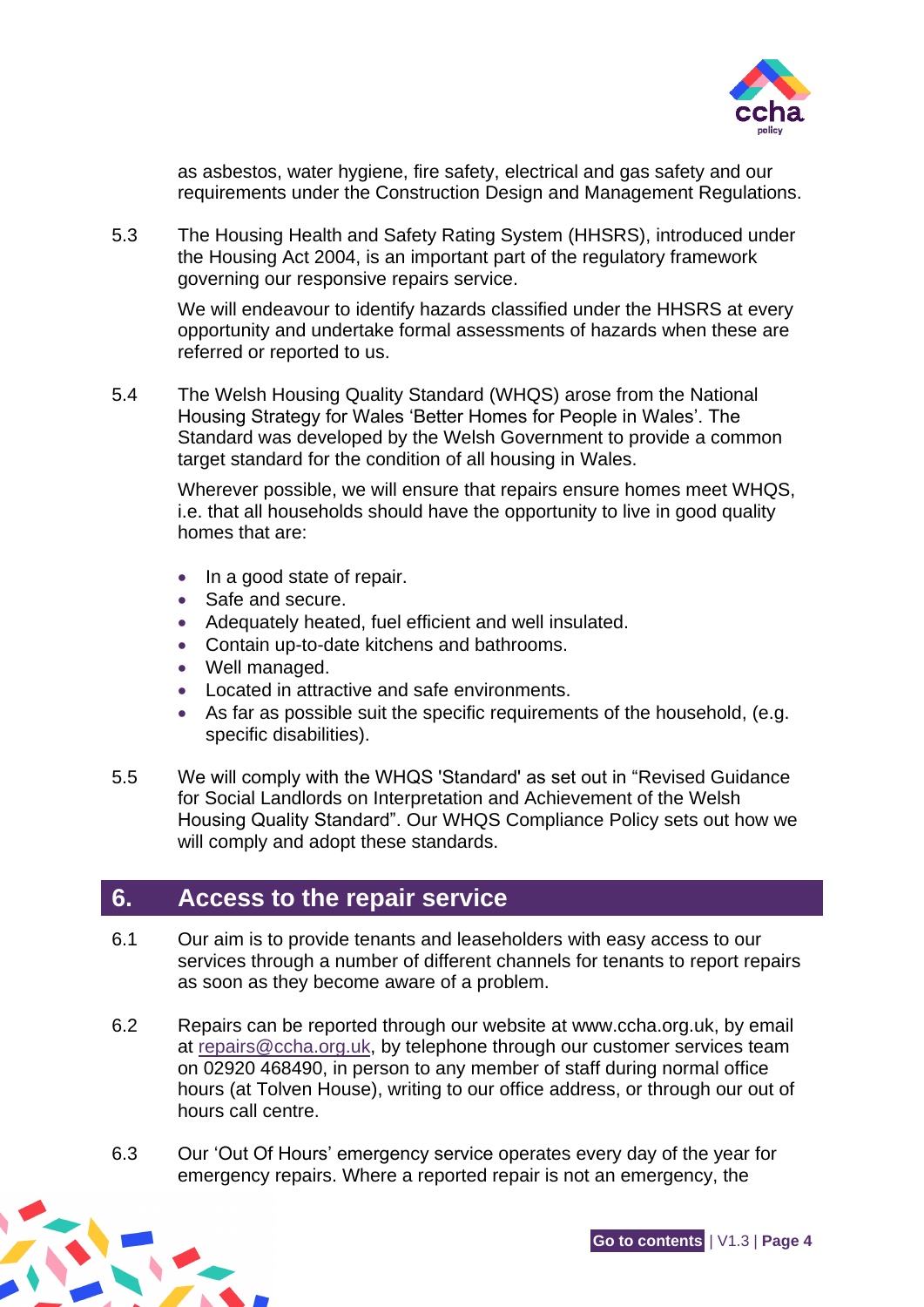

customer will be asked to report the repair through one of the reporting options above. Where appropriate the tenant will be asked to call back during office hours of the next working day to make an appointment for the repair to be completed.

# <span id="page-7-0"></span>**7. Repair responsibilities**

## <span id="page-7-1"></span>**7.1 Our responsibilities**

7.1.1 As a landlord, we are responsible for keeping the structure and outside of our homes in a good state of repair, including:

| <b>Our Responsibility</b>                                                                            | What this means                                                                                                                                                                                                                     |
|------------------------------------------------------------------------------------------------------|-------------------------------------------------------------------------------------------------------------------------------------------------------------------------------------------------------------------------------------|
| <b>Walls</b>                                                                                         | Structural damage to walls internally<br>and externally of properties                                                                                                                                                               |
| <b>External and fire Doors</b>                                                                       | Front and Rear doors. Kitchen doors<br>where a fire door is not already fitted.                                                                                                                                                     |
|                                                                                                      | All other internal doors are the<br>responsibility of the tenant. When<br>tenants would like to change internal<br>doors, this should be requested through<br>a Home Improvement form.                                              |
| Windows, window frames and sills                                                                     | All repairs and replacements of<br>windows which are inclusive of handles,<br>restrictors, glazing, sills and defective<br>frames                                                                                                   |
| Drains, gutters, external pipes                                                                      | All rainwater goods - Clearing<br>blockages and replacements where<br>required                                                                                                                                                      |
| Installations for the supply of water,<br>gas, electricity and sanitation.                           | The service up to and including the gas,<br>electrical and water meter from street<br>level is the responsibility of the service<br>provider                                                                                        |
| The roof and chimney                                                                                 | All roof, chimney and structural repairs<br>and replacements                                                                                                                                                                        |
| Access paths and steps to individual<br>homes and any paving around the<br>perimeter of the building | All access routes where CCHA own the<br>ground leading to the property.                                                                                                                                                             |
| The internal structure - including<br>kitchens and bathrooms fixtures and<br>fittings                | As fixed components such as kitchen<br>and bathrooms we will conduct repairs<br>where required to make the areas safe<br>and habitable. In the event of tenant<br>damage, this will be picked up as a<br>tenancy management matter. |

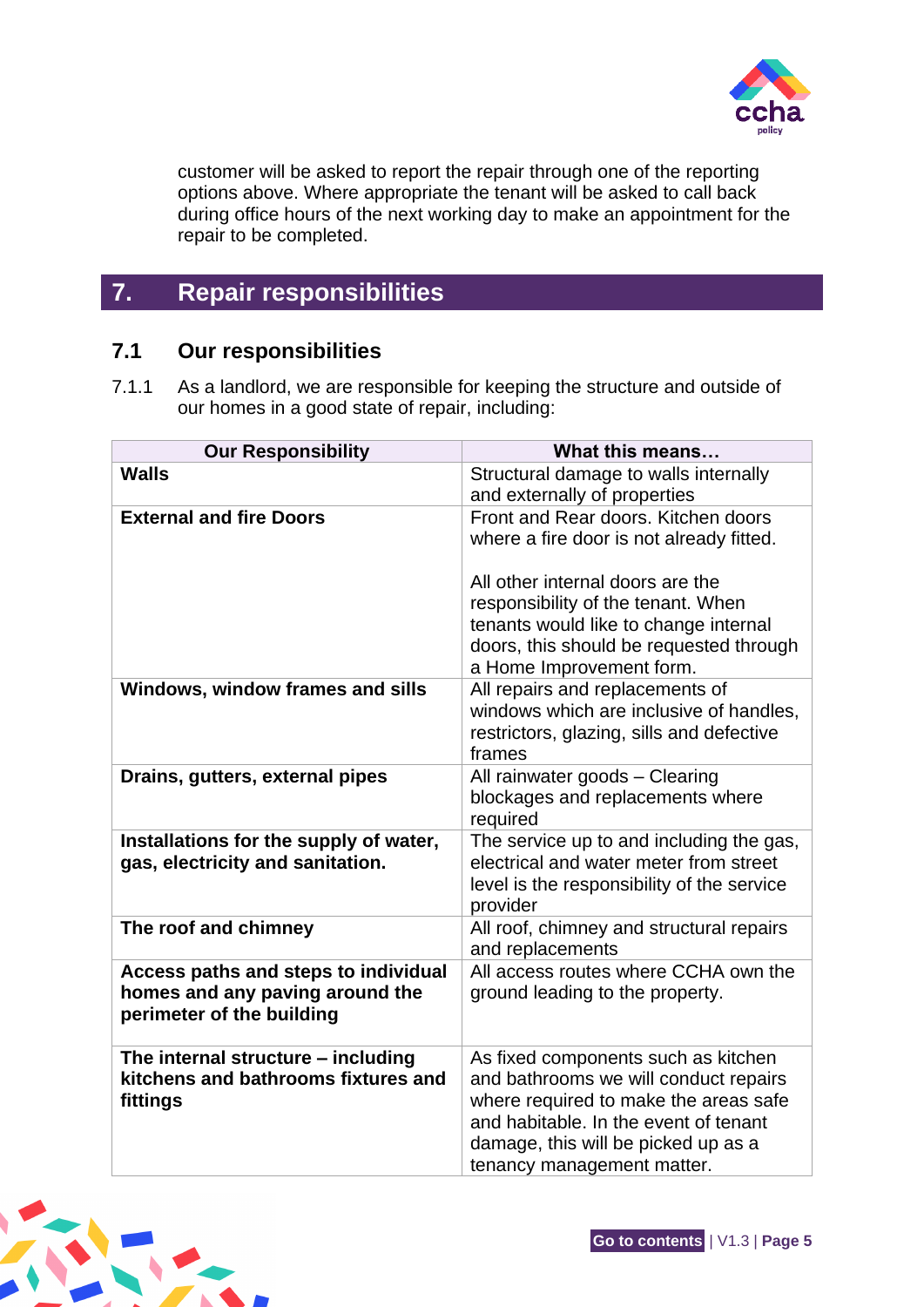

| <b>Our Responsibility</b>                                                                                                                               | What this means                                                                                                                                                                                                                                    |
|---------------------------------------------------------------------------------------------------------------------------------------------------------|----------------------------------------------------------------------------------------------------------------------------------------------------------------------------------------------------------------------------------------------------|
| Floor coverings that we have<br>installed                                                                                                               | In most cases this applies to Kitchens,<br>Bathrooms and Communal areas. We<br>will repair or replace to ensure the areas<br>are safe and habitable.                                                                                               |
| <b>Gas Appliances and Electrical Wiring</b><br><b>Installations installed by CCHA</b>                                                                   | We have a legal responsibility as a<br>Landlord to ensure Gas and Electrical<br>services within homes are safe. In the<br>event that a tenants appliance is<br>unsafe, we may be required to isolate or<br>disconnect these appliances.            |
| Hot water and heating systems                                                                                                                           | Full repairs, servicing and replacements<br>with Heating and Hot Water systems as<br>required.                                                                                                                                                     |
| <b>Ventilation systems, including</b><br>extractor fans                                                                                                 | Systems where they have been<br>installed by CCHA. In the event that<br>tenant install systems that are unsafe or<br>do not meeting Building Regulations, we<br>have a duty of care to remove or<br>disconnect the items to make the home<br>safe. |
| <b>External decoration</b>                                                                                                                              | Inclusive of exterior of the building,<br>sites/schemes owned by CCHA and<br>communal areas<br>These will be under a cyclical<br>decoration plan                                                                                                   |
| Outbuildings which form part of the<br>original structure or which we have<br>previously provided - not including<br>garden sheds or storage containers | Buildings/structures provided and<br>owned by CCHA. Buildings should be<br>structurally safe and<br>repairs/replacements will be made in<br>the event of buildings becoming a<br>hazard.                                                           |
| <b>Communal areas including</b><br>mechanical and electrical services,<br>windows and doors                                                             | All communal areas.                                                                                                                                                                                                                                |
| Fences, gates and external walls<br>which are our responsibility to<br>maintain                                                                         | We will ensure boundary areas of<br>homes are safe and maintained.                                                                                                                                                                                 |
| Damp                                                                                                                                                    | We will manage and resolve issues of<br>rising or penetrating damp.<br>Condensation in most cases are a result<br>of living condition and we will work with<br>our tenant to advise on solutions within<br>their home for condensation.            |

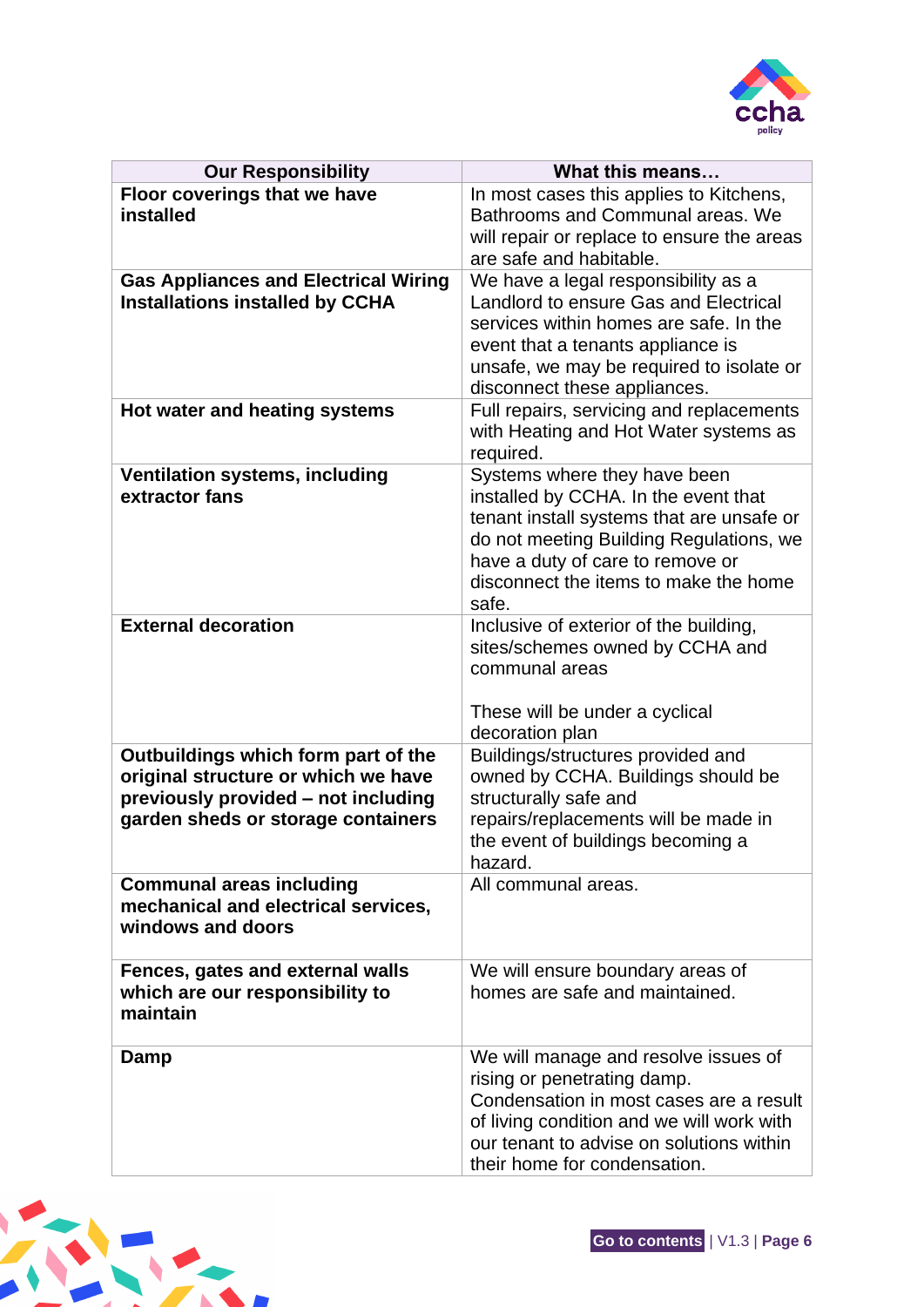

7.1.2 We will also make good and repair walls and surfaces surrounding any repair we have undertaken. This may include redecorating or providing redecoration vouchers or packs, depending on the amount of work needed and the needs of individual tenants.

## <span id="page-9-0"></span>**7.2 Dealing with disrepair**

- 7.2.1 We want our repairs service to comply with good practice and provide a responsive, high quality service for tenants. This will help to reduce the need for tenants to make complaints, including formal claims of disrepair.
- 7.2.2 Disrepair claims and complaints are often signs of various issues, such as:
	- Poor condition of the home and/or inadequate work to improve conditions
	- A failure of the repair service to respond to complaints adequately, or at all
	- The way the internal complaints procedure works
	- The attitude of staff when dealing with tenants' complaints and concerns
- 7.2.3 In order to limit the instances of disrepair claims we will:
	- Maintain comprehensive information on our housing stock in line with our Asset Management Strategy
	- Undertaking Stock Condition Surveys at least every 5 years in all homes
	- Undertake timely maintenance, repairs and improvement work
	- Ensure an effective and positive response to threats of legal action
	- Establish good communications with our customers and internally amongst staff and contractors
	- Continually monitor systems and procedures with a clear and publicised system for dealing with complaints about how we deliver repairs and the standard of the work we carry out
	- We will also ensure we regularly review formal and informal complaints so we can learn from any trends and make improvements to our service

## <span id="page-9-1"></span>**7.3 The right to repair**

- 7.3.1 It is our Policy to adopt the key points set out under the 'Right to Repair', which sets out obligations on landlords to carry out "qualifying repairs" of less than £250 within set timescales (see table below for more detail). The details of this are set out in the Secure Tenants of Local Housing Authorities (Right-to-Repair) Regulations 1994.
- 7.3.2 If the repair is not carried out within the set time limits, then our tenants have the right to ask for an alternative contractor to do the work. If a second contractor does not complete the work within the second prescribed period, compensation may be payable.

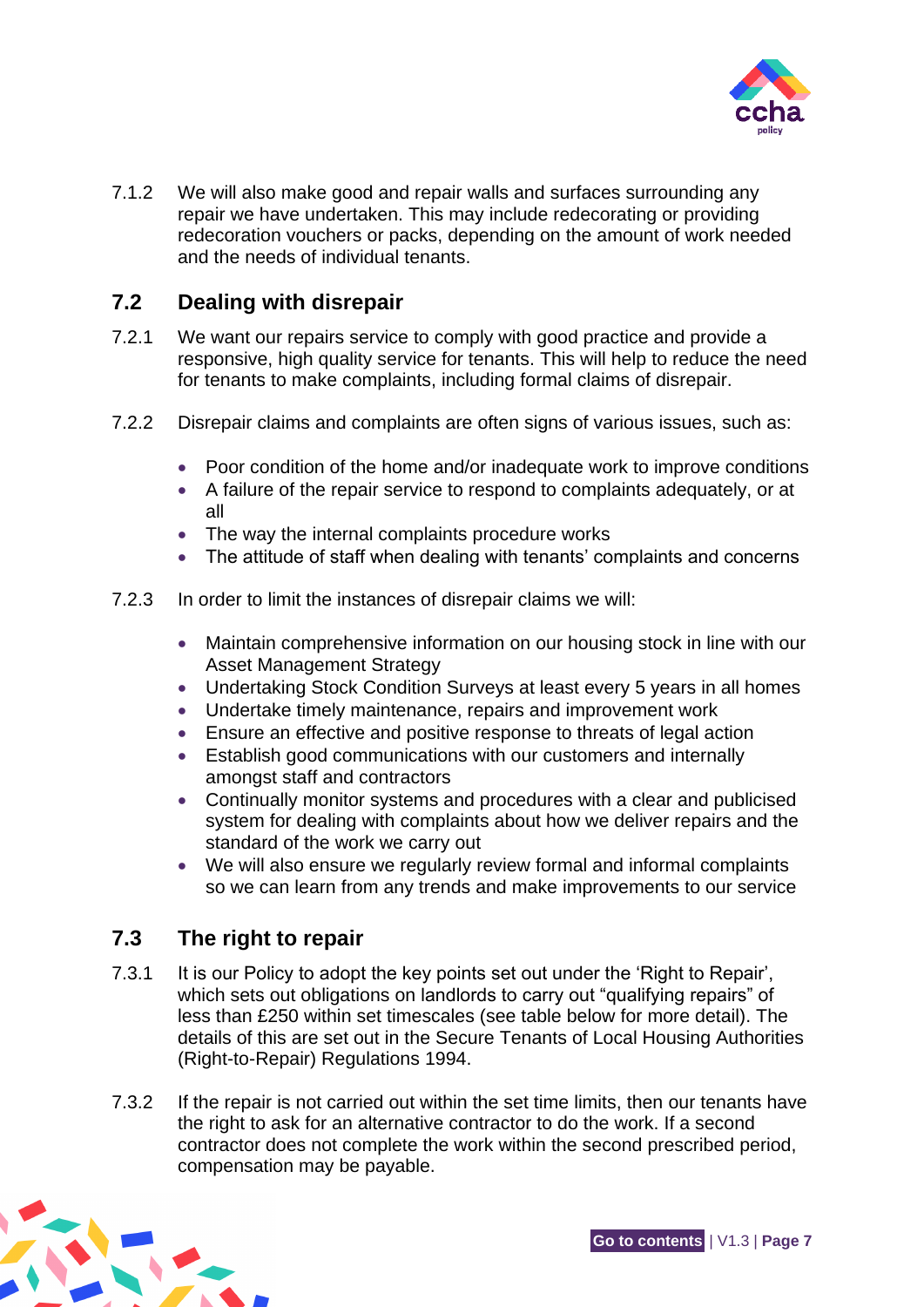

- 7.3.3 The compensation is fixed by the legislation at an initial sum of £10, plus £2 for every day thereafter that the repair is not completed, up to a limit of £50.
- 7.3.4 We will always give notice to the tenant of the likely timescale to complete reported repairs and publicise the rights for our tenants in relation to these regulations.

| <b>Item</b>     | <b>Description - Defect</b>                                                                                               | <b>Timescale</b><br><b>Working</b><br><b>Days</b> |
|-----------------|---------------------------------------------------------------------------------------------------------------------------|---------------------------------------------------|
| $\mathbf{1}$    | Total loss of electric power                                                                                              | 1                                                 |
| $\overline{2}$  | Partial loss of electric power                                                                                            | 3                                                 |
| 3               | Unsafe power or lighting socket, electric fitting                                                                         | $\overline{1}$                                    |
| 4               | Total loss of water supply                                                                                                | 1                                                 |
| 5               | Partial loss of water supply                                                                                              | 3                                                 |
| $6\phantom{1}6$ | Total or partial loss of gas supply                                                                                       | $\mathbf 1$                                       |
| $\overline{7}$  | Blocked flue to open fire or boiler                                                                                       | $\overline{1}$                                    |
| 8               | Total or partial loss of space or water heating Between 31th<br>October and 1st May                                       | $\mathbf 1$                                       |
| 9               | Total or partial loss of space or water heating Between 30th<br>April and 1st November                                    | 5                                                 |
| 10              | Blocked or leaking foul drain, soil stack or (where there is no<br>other working toilet in the dwelling house) toilet pan | $\mathbf 1$                                       |
| 11              | Toilet not flushing (where there is no other working toilet in<br>the dwelling house)                                     | $\mathbf{1}$                                      |
| 12              | Blocked sink, bath or basin                                                                                               | 3                                                 |
| 13              | Tap which cannot be turned off                                                                                            | 3                                                 |
| 14              | Leaking from water or heating pipe, tank or cistern                                                                       | $\mathbf{1}$                                      |
| 15              | Leaking roof (subject to risk assessment i.e. high winds, ice or<br>snow)                                                 | $\overline{7}$                                    |
| 16              | Insecure external window, door or lock                                                                                    | $\mathbf{1}$                                      |
| 17              | Loose or detached banister or handrail                                                                                    | 3                                                 |
| 18              | Rotten timber flooring or stair tread                                                                                     | 3                                                 |
| 19              | Door entry phone not working                                                                                              | $\overline{7}$                                    |
| 20              | Mechanical extractor fan in internal kitchen or bathroom not<br>working                                                   | $\overline{7}$                                    |

#### **Right to Repair table of works and timescales**

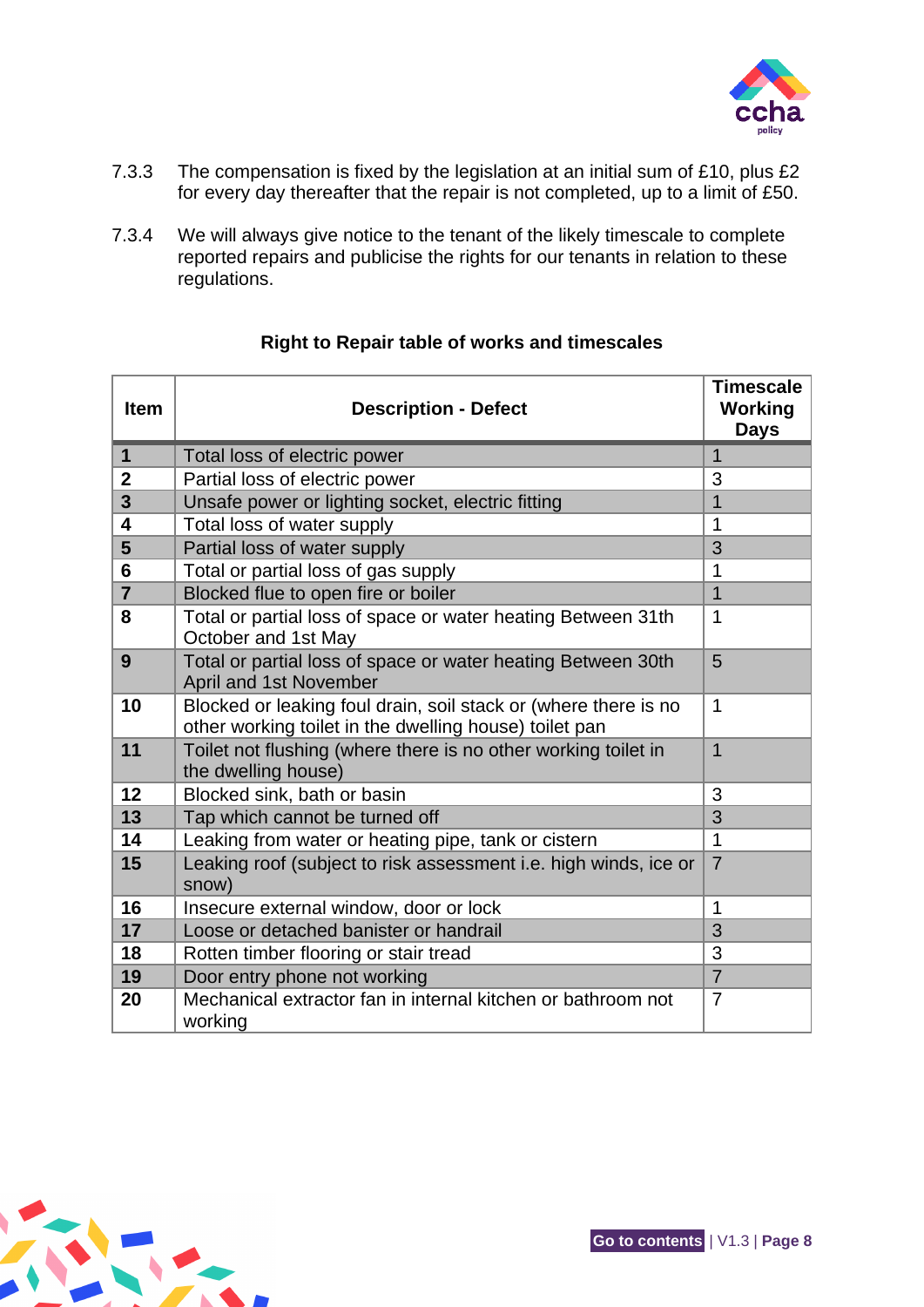

# <span id="page-11-0"></span>**7.4 Tenant's duties and responsibilities**

- 7.4.1 Some repairs are the responsibility of our tenants and are set out in our tenancy agreements and Tenants' Handbook.
- 7.4.2 Our tenants are responsible for:
	- Treating their property with respect and care avoiding wilful damage and neglect (allowing a property to go into disrepair)
	- Keeping the inside of their home clean and decorated to a reasonable standard
	- Maintaining their garden to a reasonable standard, including pruning shrubs, plants, maintaining trees and cutting grass.
	- Reporting repairs quickly to prevent on-going damage to their home
	- Repairing any damage caused deliberately or carelessly by the them or anyone who lives with or who is visiting them
	- Arranging and paying for a locksmith to gain access to the property if they lose their keys, including cutting additional keys
	- Ensuring their home is left in a good condition when they move out
	- Maintaining their own appliances and white goods, and ensuring they are safely installed and maintained.
	- Arranging for the treatment of any pest infestations (such as rats, mice, wasps, lice, silverfish, cockroaches etc.) within individual dwellings
	- Allowing us access to their home so that repairs can be undertaken within the appropriate timescales, including access at short notice for emergency repairs.
	- Meeting the cost of repairs that are listed as their responsibility
- 7.4.3 Specific tenant related maintenance responsibilities include:

| <b>Tenant Responsibility</b>                                                     | What this means                                                                                                                                      |
|----------------------------------------------------------------------------------|------------------------------------------------------------------------------------------------------------------------------------------------------|
| Replacing plugs and chains to sinks<br>and baths                                 | We install standard/universal fittings to<br>our properties which can be found in<br>most stores                                                     |
| Unblocking sinks, drains and toilets<br>that have been blocked through<br>misuse | Any internal blockages. In the event of<br>blockages that are communal or from<br>external sewerage, tenants should<br>contact the service provider. |
| <b>Replacing Shower Head's and Hoses</b>                                         | We install standard/universal fittings to<br>our properties which can be found in<br>most stores                                                     |
| <b>Replacing shower curtains</b>                                                 | We install standard/universal fittings to<br>our properties which can be found in<br>most stores                                                     |
| Installing or replacing curtain rails,<br>pelmets and blinds                     | Window coverings and fittings                                                                                                                        |

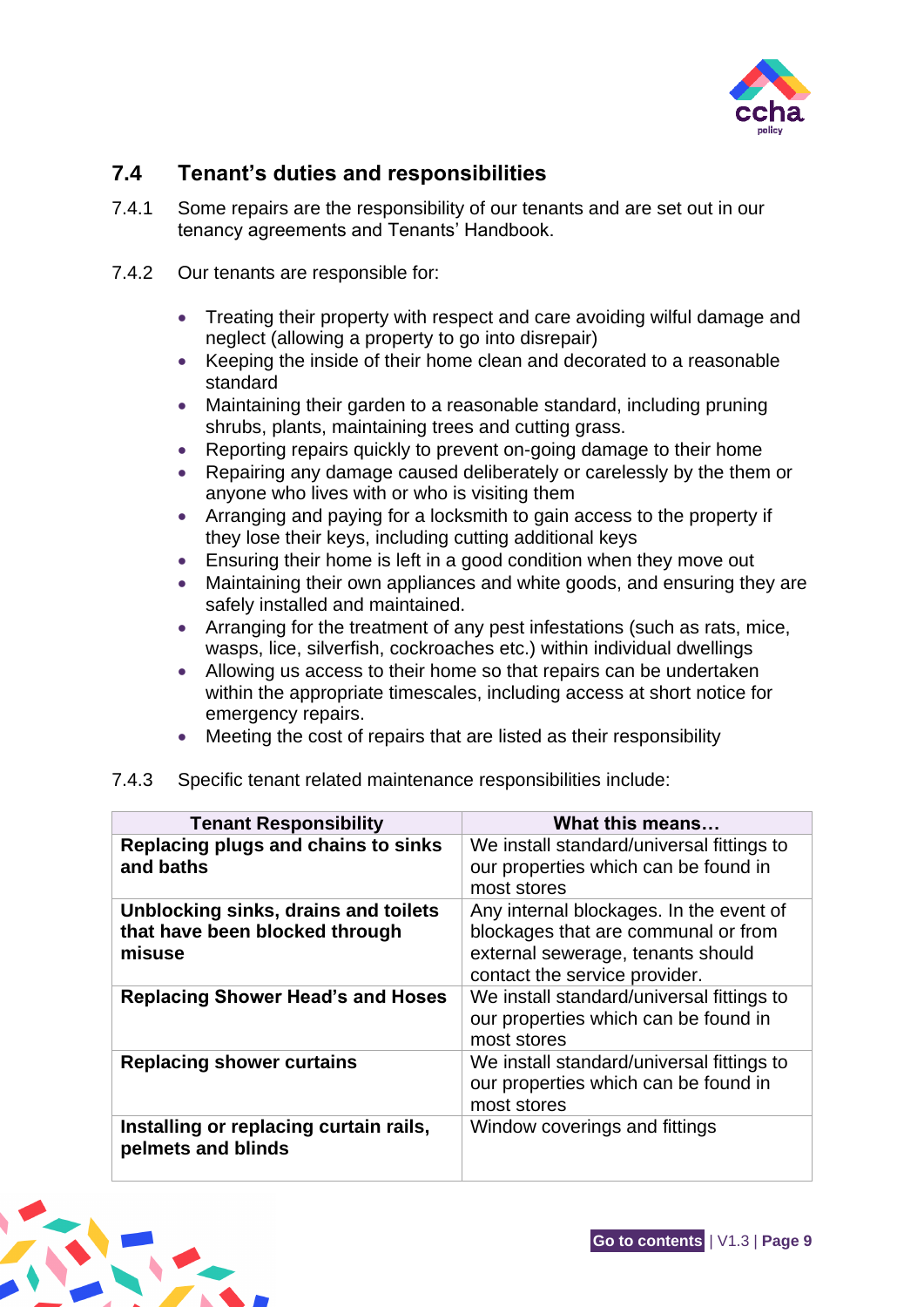

| <b>Tenant Responsibility</b>                                                                              | What this means                                                                                                                                                                                                                                                                                                                        |
|-----------------------------------------------------------------------------------------------------------|----------------------------------------------------------------------------------------------------------------------------------------------------------------------------------------------------------------------------------------------------------------------------------------------------------------------------------------|
| <b>Replacing broken toilet seats</b>                                                                      | We install standard/universal fittings to                                                                                                                                                                                                                                                                                              |
|                                                                                                           | our properties which can be found in<br>most stores                                                                                                                                                                                                                                                                                    |
| Filling minor cracks and holes before<br>redecoration                                                     | Non structural cracks and holes                                                                                                                                                                                                                                                                                                        |
| <b>Adapting or adjusting doors to</b><br>accommodate carpets or floor<br>covering (aside from Fire Doors) | A home improvement form should be<br>completed in event of changing doors,<br>to ensure the doors are not deemed as<br>fire doors and providing fire protection<br>within the home. Adjustments to non-fire<br>doors can be made at the point of being<br>required by the tenant.                                                      |
| <b>Repairs to their own</b><br>improvements/alterations                                                   | Any structural improvements required a<br>Home Improvement Form to be<br>completed and agreed by CCHA before<br>commencing work.                                                                                                                                                                                                       |
| Items the tenant, their family or<br>visitors have damaged                                                | These items are usually fittings and can<br>be rechargeable if not repaired by<br>tenants.                                                                                                                                                                                                                                             |
| <b>Replacing lamps and fluorescent</b><br>tubes (unless fixed behind a screw)                             | These can be ceiling lights, wall lights,<br>kitchen and bathroom lights.                                                                                                                                                                                                                                                              |
| Installing TV aerials (unless you live<br>in a block of flats)                                            | Unless the TV aerial is shared with<br>other CCHA tenants.                                                                                                                                                                                                                                                                             |
| <b>Connecting and disconnecting</b><br>washing machines, tumble dryers<br>and dishwashers                 | Installation of household appliances and<br>white goods, unless provided by CCHA<br>as part of service chargeable or a<br>scheme communal area.                                                                                                                                                                                        |
| <b>Connecting electrical cookers</b>                                                                      | Appliances should be fitted by a<br>qualified electrician.                                                                                                                                                                                                                                                                             |
| <b>Lock changes and replacing</b><br>keys/fobs due to loss of keys etc.                                   | Not inclusive of communal doors. Lock<br>changes and replacements of tenants<br>front and back door are tenant<br>responsibility. Communal flat doors are<br>the responsibility of CCHA. In the event<br>that communal door locks are damaged<br>or require replacement as a result of<br>tenant damage, this will be<br>rechargeable. |
| Pest control treatment - fleas, mice,<br>rats, cockroaches, wasps, bees,<br>birds, squirrels etc          | In the event of a Pest Control report<br>requiring repairs to the structure of the<br>building, then tenants should contact<br>the Repairs Team to provide remedial<br>repairs to their home.                                                                                                                                          |

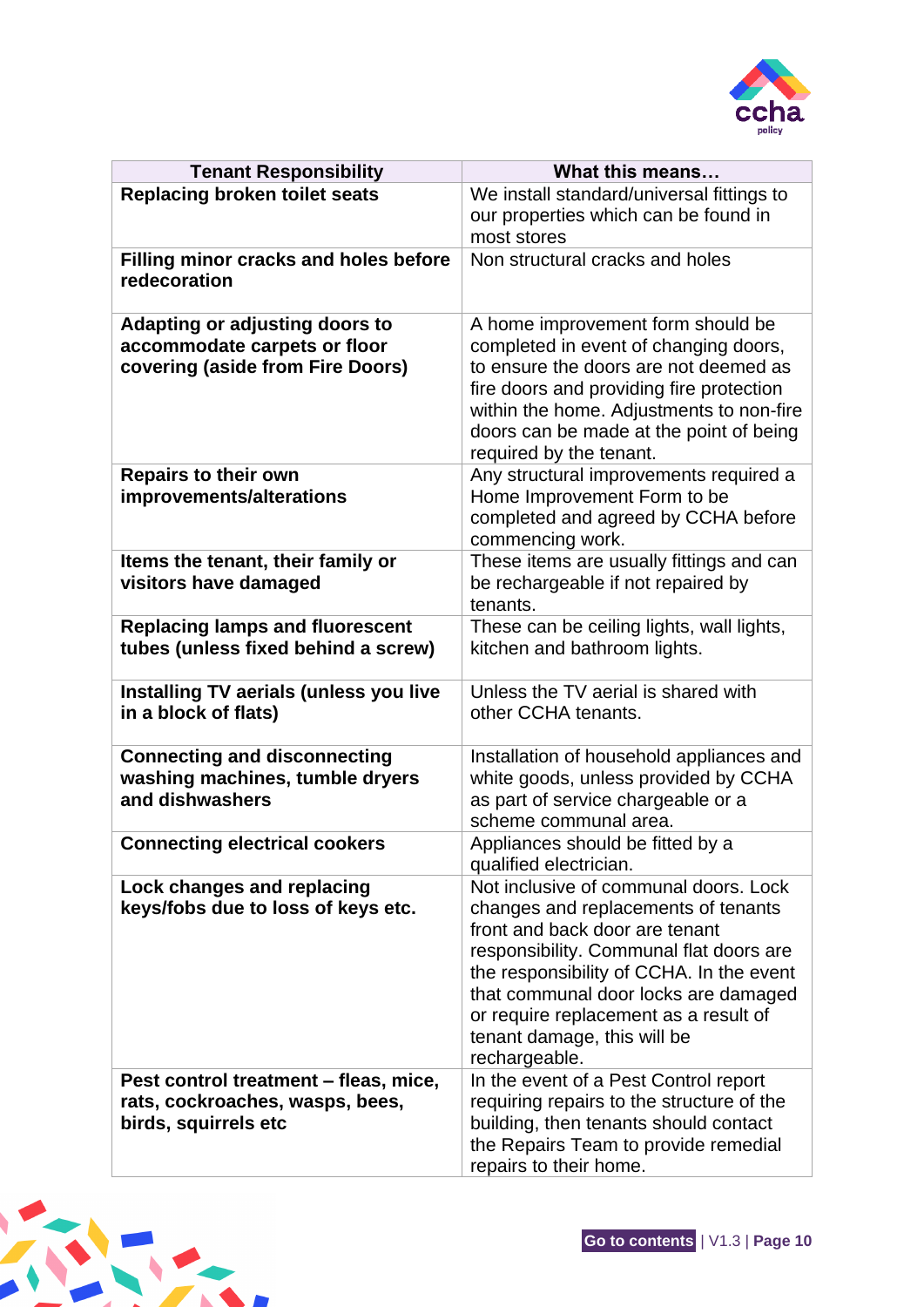

- 7.4.4 Our tenants are also responsible for maintaining and repairing parts of the outside of the property including:
	- Their own equipment, such as TV aerials (unless communal system), satellite dishes and telephones and their cabling and supply
	- Repairs to sheds or storage containers
	- Replacing washing lines
	- Repairs, improvements or disposal of structures they have installed
	- Maintenance and cleaning of gardens (including trees, plants, grass and items within the gardens) – unless in a common area where an estates management service cost is applied

#### <span id="page-13-0"></span>**7.5 Insurance**

7.5.1 It is our tenants and leaseholders' responsibility to insure their home and its contents. Tenants are responsible for any loss or damage to their home due to theft, flooding, fire, or accidental damage. Tenants and leaseholders may also be responsible for damage caused to other properties as a result of flooding or fire. We will routinely advise tenants to take out appropriate insurance cover for personal belongings.

### <span id="page-13-1"></span>**7.6 Tenant improvements**

- 7.6.1 Our tenants are able to make alterations and improvements to their home provided that they obtain written permission before any works are carried out. Our tenants must complete and return a Tenant Improvement Form (https://ccha.org.uk/wp-content/uploads/2021/08/Home-Improvement-Form-2.0.pdf) to CCHA, and have CCHA improve the form, to gain permission to make alterations and improvements.
- 7.6.2 Our tenants must seek written permission from CCHA whenever they want to improve, complete alterations to or replace items such as (but not exhaustive):
	- Kitchens
	- Bathrooms
	- **External Doors**
	- Internal Doors
	- Windows
	- Boundary Walls or Fencing
	- External Property Redecoration
	- Extensions, conservatories, out buildings
	- Gas Appliances (including cookers)
	- Installation of dishwashers and tumble driers

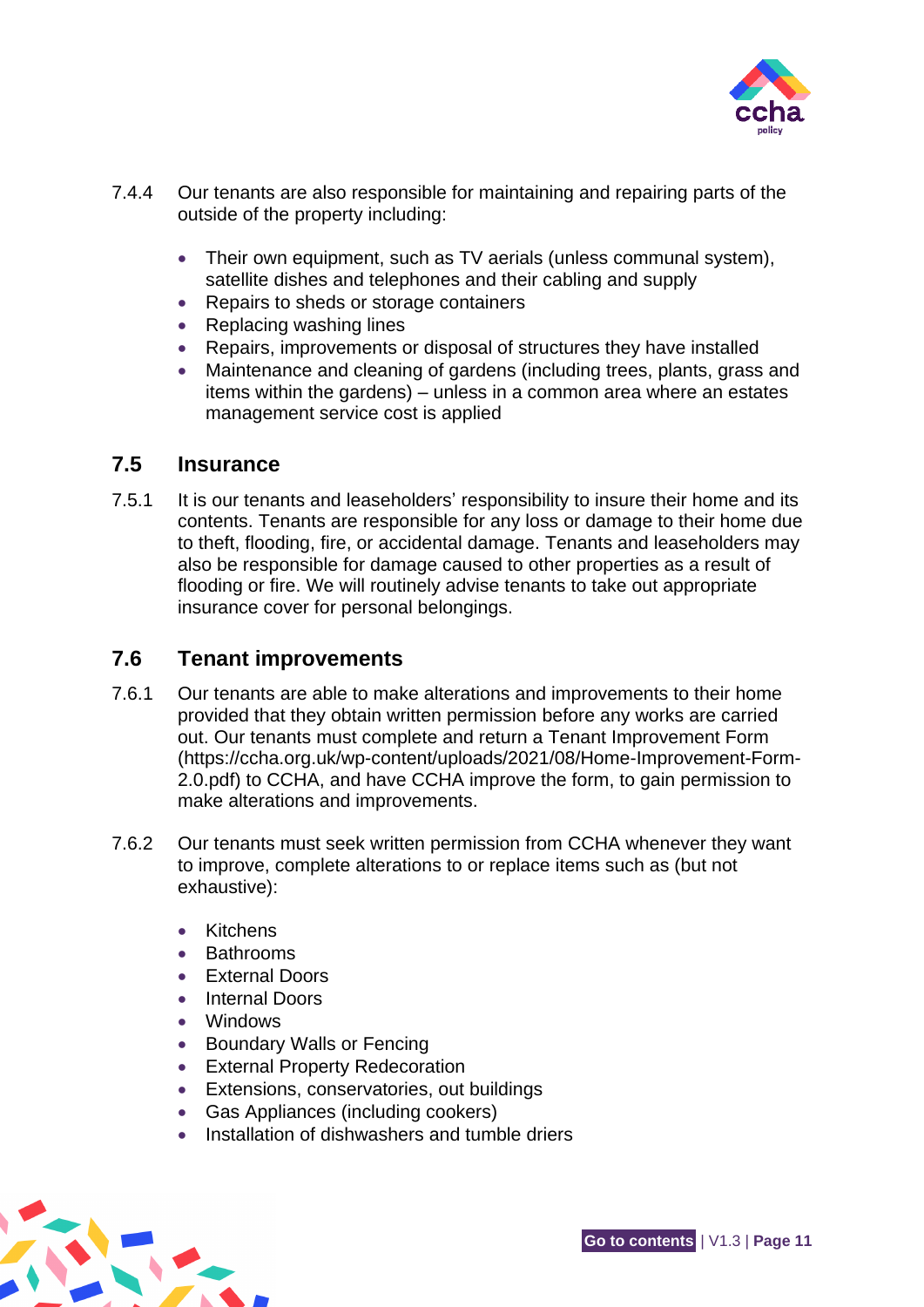

- 7.6.3 In all cases, permission must be granted before any work begins so we can approve any plans and ensure tenants have sought all relevant permissions including Planning and Building Regulations approval etc.
- 7.6.4 We will not unreasonably withhold consent when a request to carry out improvement or alterations. If consent is not provided, tenants will become responsible for any subsequent repairs, maintenance or replacement of the improvement/alteration.
- 7.6.5 Any gas related work **must** be undertaken by a Gas Safe registered contractor and electrical works **must** be carried out by an NICEIC (or equivalent) registered contractor.
- 7.6.6 Original certificate(s) must be provided to us upon completion of any improvement work.
- 7.6.7 It is our tenant's responsibility to ensure that if we have consented to improvements that the work is post inspected and signed off by our team. This inspection will be undertaken by the Asset Management Team .
- 7.6.8 If the work is not formally approved and signed off, then our tenants will be responsible for subsequent repairs, maintenance or replacement of the improvement/alteration.
- 7.6.9 It is possible to provide retrospective consent for a component replaced following the introduction of this policy. This will require a full inspection by the Assets & Landlord Compliance Manager or a delegated technical officer to assess the condition of the component.
- 7.6.10 At the end of the tenancy, our tenants may claim compensation for certain eligible improvements carried out after receiving the required consent. Further details can be found in our compensation policy.

#### 7.6.11 **Gifting of Items**

New tenants, including successions, assignments and mutual exchange agreements, may have the option of accepting improvements made by previous tenants in certain circumstances. Such agreements will need to be approved in writing and recorded on the tenant file.

In some instances, an item or appliance such as an external storage box, garden shed, integrated cooker or temporary heater may be gifted to a tenant.

Gifted items in all instances will become the tenant's responsibility and CCHA willhave no repairing responsibility for these items. This includes any repairs, maintenance or replacements of these items.

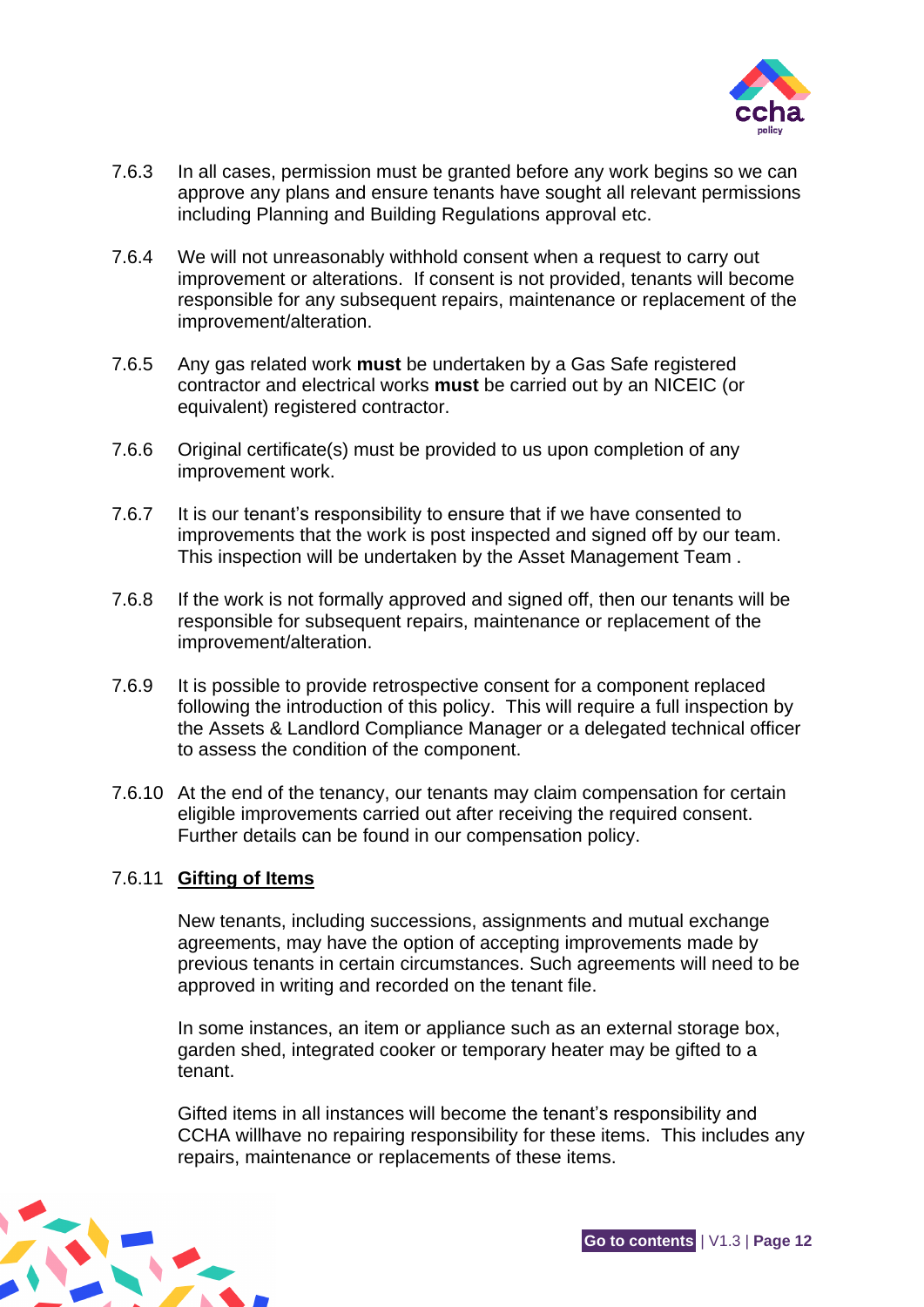

As part of our void specification, we install the flooring to of our empty homes. Flooring is a gifted item to tenants at sign up.

# <span id="page-15-0"></span>**7.7 Leaseholder obligations**

- 7.7.1 We will not carry out repairs for leaseholders where the terms of the lease state that a repair is their responsibility. Leaseholder's repair responsibilities are set out in detail within individual lease or management agreement. The same rechargeable repairs approach will apply to leaseholders as for tenants. We will not carry out repairs to homes we manage for third parties unless expressly identified in formal agreements.
- 7.7.2 We will consult widely with leaseholders before undertaking any Long-Term Qualifying Agreement or repair or major project over £250 in line with Section 20 of the Landlord and Tenant Act 1985. We will comply fully with the requirements placed on managing agents/landlords in respect of consultation.

# <span id="page-15-1"></span>**7.8 Defects liability period (contractor responsibility)**

7.8.1 Any work we carry is covered by a defect's liability period and a material warranty. Both will start from the date of completion of the work. The defects liability period will last for 12 months from completion of the works. Should a problem arise within the defects liability period then the contractor is expected to attend in line with the repair priority timescales set out in this policy.

# <span id="page-15-2"></span>**7.9 Physical Adaptations**

- 7.9.1 Some of our homes have been adapted to meet the needs of tenants who have a disability, such as properties with level access showers and grab rails.
- 7.9.2 We are committed to providing a service that takes account of tenants' needs, which may require a physical adaptation to their home. To ensure we understand individual's needs, we will consider Occupational Therapist referrals which tenants can request from Cardiff Accessible Homes or through a GP.
- 7.9.3 In some circumstances we will use their recommendations to assist residents to apply for a Physical Adaptation Grant (PAG) to fund the work and also ensure compliance with our WHQS Policy.
- 7.9.4 The Association wants to enable tenants to remain living in their homes by installing any adaptations they may need. There is, however, a need to ensure that this is not to the detriment of the Association's housing stock and the needs of future tenants.

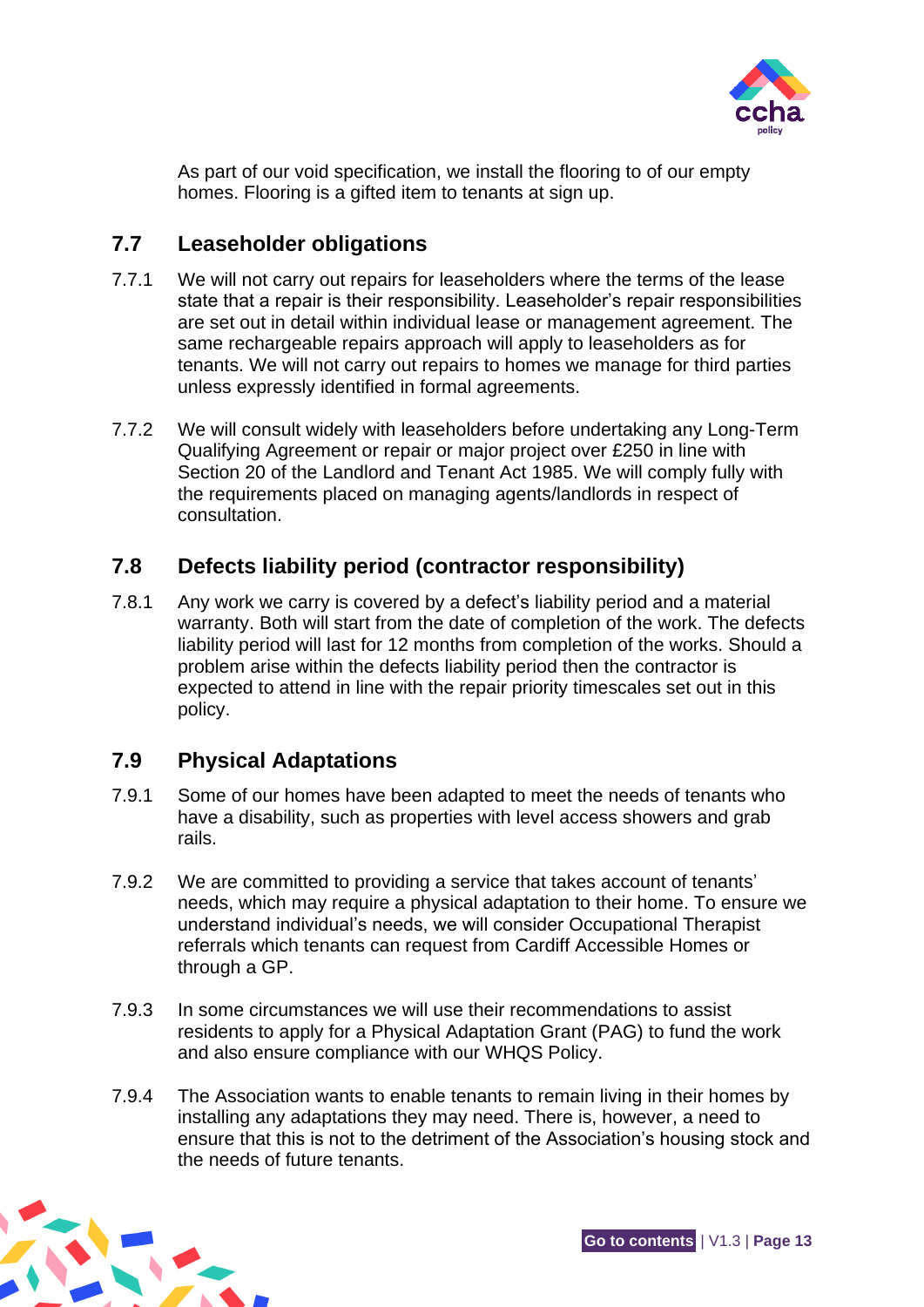

- 7.9.5 Before any adaptations are carried out an assessment needs to be carried out on CCHA's behalf by an Independent PAG Surveyor. This is to identify if it is in the best interest of the tenant and CCHA to have the property adapted. Part of the assessment consists of the consideration of a transfer to a property which has already been adapted and the likelihood of another suitably adapted property becoming available. If it the property is suitable for the adaptation, it will be referred to an Occupational Therapist.
- 7.9.6 All tenants are encouraged to contact CCHA's Property Team or their Housing Officer initially to discuss the type of adaptation they are requesting, so that various options and advice can be discussed in relation to individual circumstances:

#### 7.9.7 **Adaptation Criteria**

In the view of the Occupational Therapist (OT) and a PAG Surveyor, that adaptations are required to an existing home and they meet the WG Physical Adaptation Grant criteria, the application should be measured using the following criteria:

- The prognosis of an OT is that the adaptations are required for the long term
- The applicant must have lived in the property for 6 months to be eligible for adaptations. (Where a tenant has been allocated the property on the basis that the adaptations need to be made this criterion will be overridden), however if circumstances should change within the 6 month period then adaptations would be considered
- Level access showers should not be installed in flats above ground floor if there is no lift. The applicant should be referred to Cardiff Council for rehousing and decision formally notified in writing
- In family accommodation the bath should not be removed and replaced with a shower except in exceptional circumstances
- Extensions will only be considered if all other options have been exhausted
- If for any reason the adaptation should not be suitable under the above criteria, then the applicant will be given access to Cardiff Council's common waiting list, CAH/exchange list and given full details of Home Swapper
- Occasionally there will be the need to exercise discretion and carryout works which fall outside these criteria. It is expected that these cases will be minimal and should always be agreed by the Corporate Leadership Team
- Adaptations will always be designed to Part M building regulations

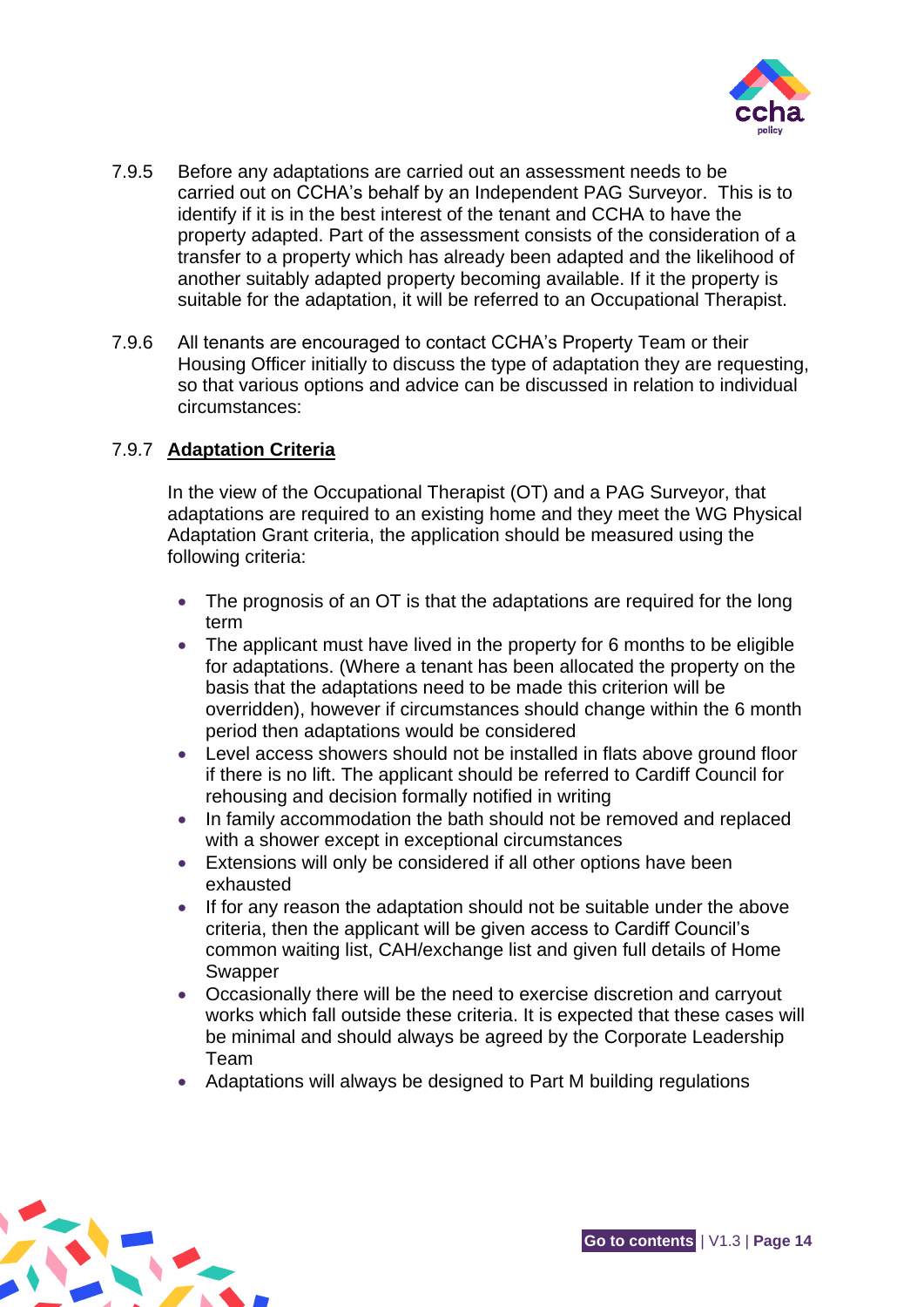

#### 7.9.8 **Major and Minor Adaptation Work**

Minor adaptations are classed as any low cost (below £250) adaptation work. Such adaptation work can usually be carried out on receipt of a referral from an Occupational Therapist or a Social Care Service. The budget for minor adaptations comes from either Cardiff Community Housing Associations budget or a Physical Adaptation Grant via the Welsh Assembly. The following are examples of minor adaptations:

- Lever taps
- Grab Rails
- Door Entry Systems
- Half steps
- Small Ramps

Our Officers are not "trusted assessors", so if there is any doubt where grab rails are to be positioned, information received from Social Care Services must be consulted. Additional Grab rails may be installed by our M Team or contractors.

All other adaptation work costing £250 and over is classed as a major adaptation will only be carried out once a referral has been received from Social Care Services and a subsequent decision has been made by the Welsh Assembly in regards to funding the required works (exemptions in some fast track cases). Social Care Services will use their own three-tier priority scoring system to advise as to the urgency of the adaptation requested.

The following are examples of major adaptations:

- Level access showers
- Major structural conversions
- Stair lifts
- Kitchen Alteration
- Ramped access for Wheelchair user
- Through Floor Lifts

#### 7.9.9 **Portable and temporary equipment**

Portable or temporary appliances such as bath or shower seats, temporary ramping etc are provided by Social Care Services, not by Cardiff Community Housing Association. We will advise any applicant to contact their General Practitioner or their Social Care Worker

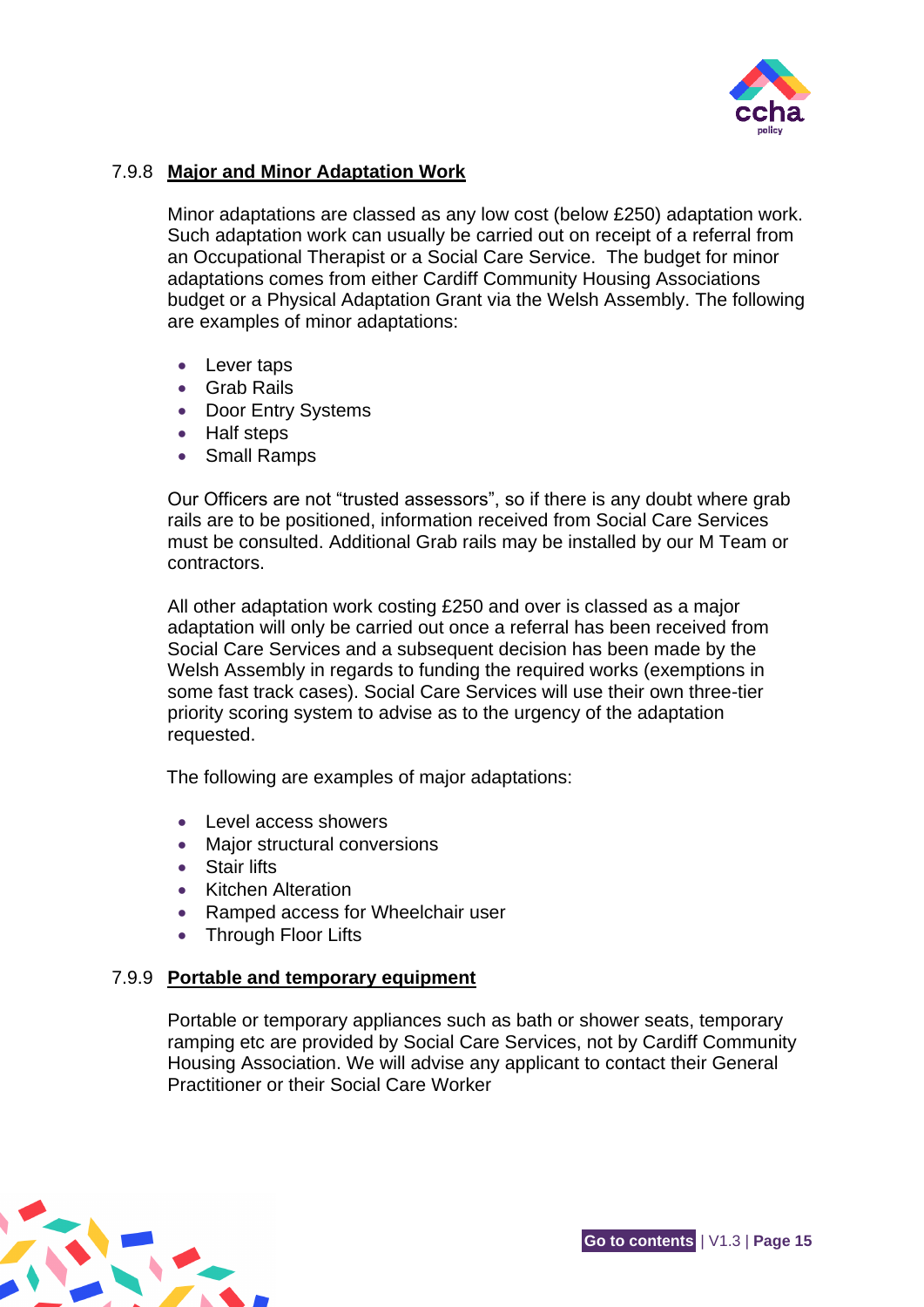

#### 7.9.10 **Application Procedure**

If any adaptation request involves a major adaptation (and is feasible) applicants will be referred to Cardiff Accessible Homes for a full assessment. A member of staff from Cardiff Accessible Homes will contact the applicant to make arrangements to assess their requirements.

For all works requiring an Occupational Therapists (OT) Assessment as stated in the OT will send an assessment / referral for requested works to CCHA. This information will include a recommendation as to the works and equipment required to meet the applicant's needs as well as a recommendation on the urgency of the referral.

Tenants successful in their application will be prioritised in order of the date an application was received: within the priority they have been allocated (unless there are exceptional circumstances)

However, where a tenant is discharged from hospital, and require that their home be altered, such cases will be prioritised following agreement with CAH/ OT along with CCHA.

If applicants feel that there is a change in their individual circumstances, which would change their priority, they should ask for a re-assessment by CAH/OT

#### 7.9.11 **Home Suitability & Refusals**

If a property is not deemed suitable for an adaptation, the adaptation will be declined. Reasons for refusal may include layout, location and future let-ability should the adaptation go ahead.

Applicants whose home is considered larger than their requirements warrant (i.e. in line with Under Occupancy, Bedroom Tax) will not be eligible for adaptation works, nor will those who have terminated their tenancy. Any tenant subject to a possession order will also not be eligible.

#### 7.9.12 **Disposal / Re-using Adaptations**

Where an adaptation is conventional in nature and unobtrusive, for example, a grab rail or a level access shower, the adaptation should be left in situ if the property becomes void. Where an adaptation is intrusive, or there are multiple adaptations within a property, e.g. a through floor lift or a hoist system, the property will be offered to Cardiff Accessible Homes to see if a suitable tenant can be found for it. If after a two-week period no tenant is identified who has a requirement for the adaptation, the equipment will be removed and responsibly recycled at the Association's discretion.

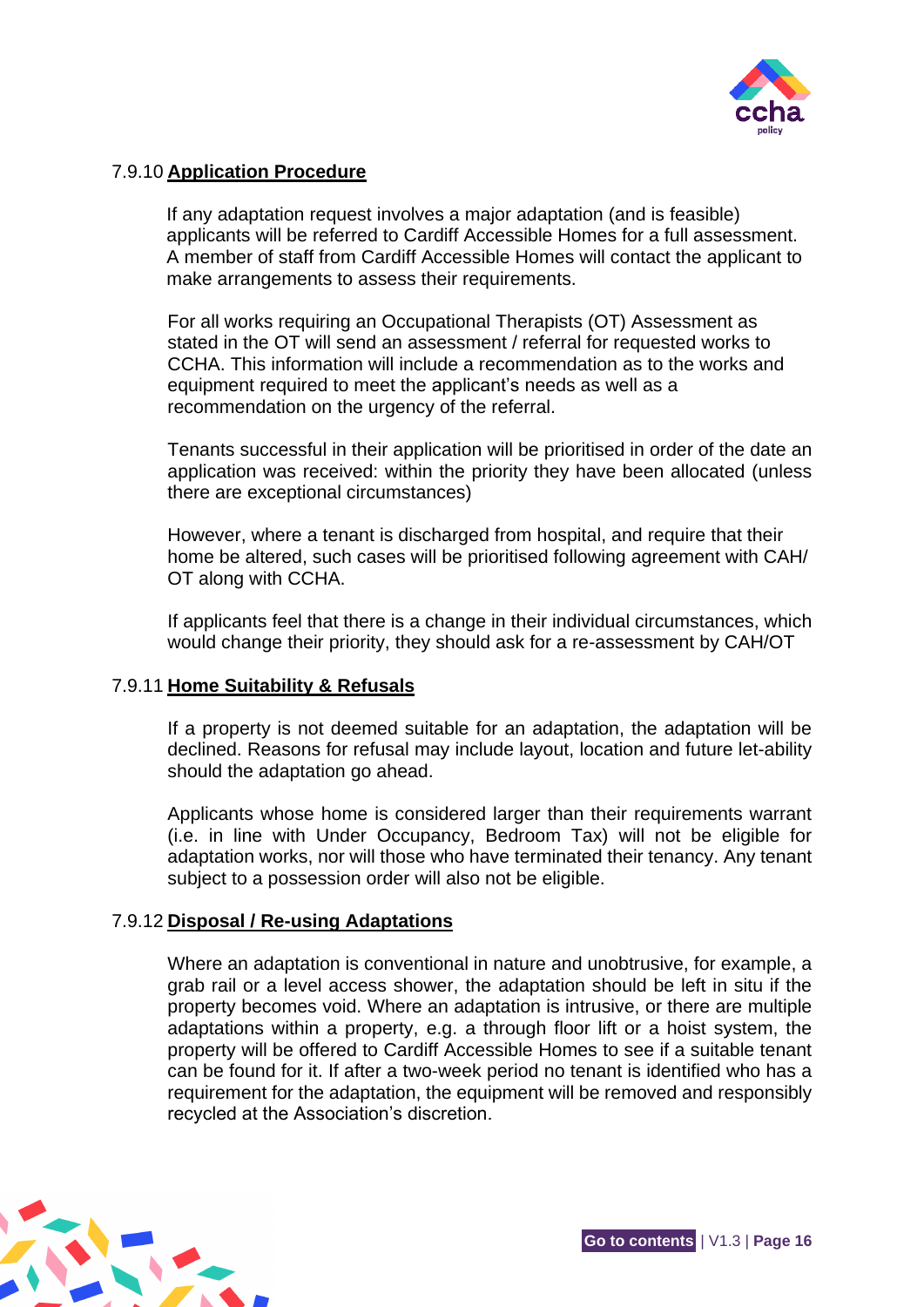

A suitable and sufficient Person-Centred Risk Assessment should be undertaken by Cardiff Accessible Homes to ensure the equipment is suitable for future use before allocation to a new tenant.

Should an adaption be unsuitable for an incoming resident and there are no suitable applicants requiring the adaptation, if the property is let to a nondisabled person the adaptation will be removed.

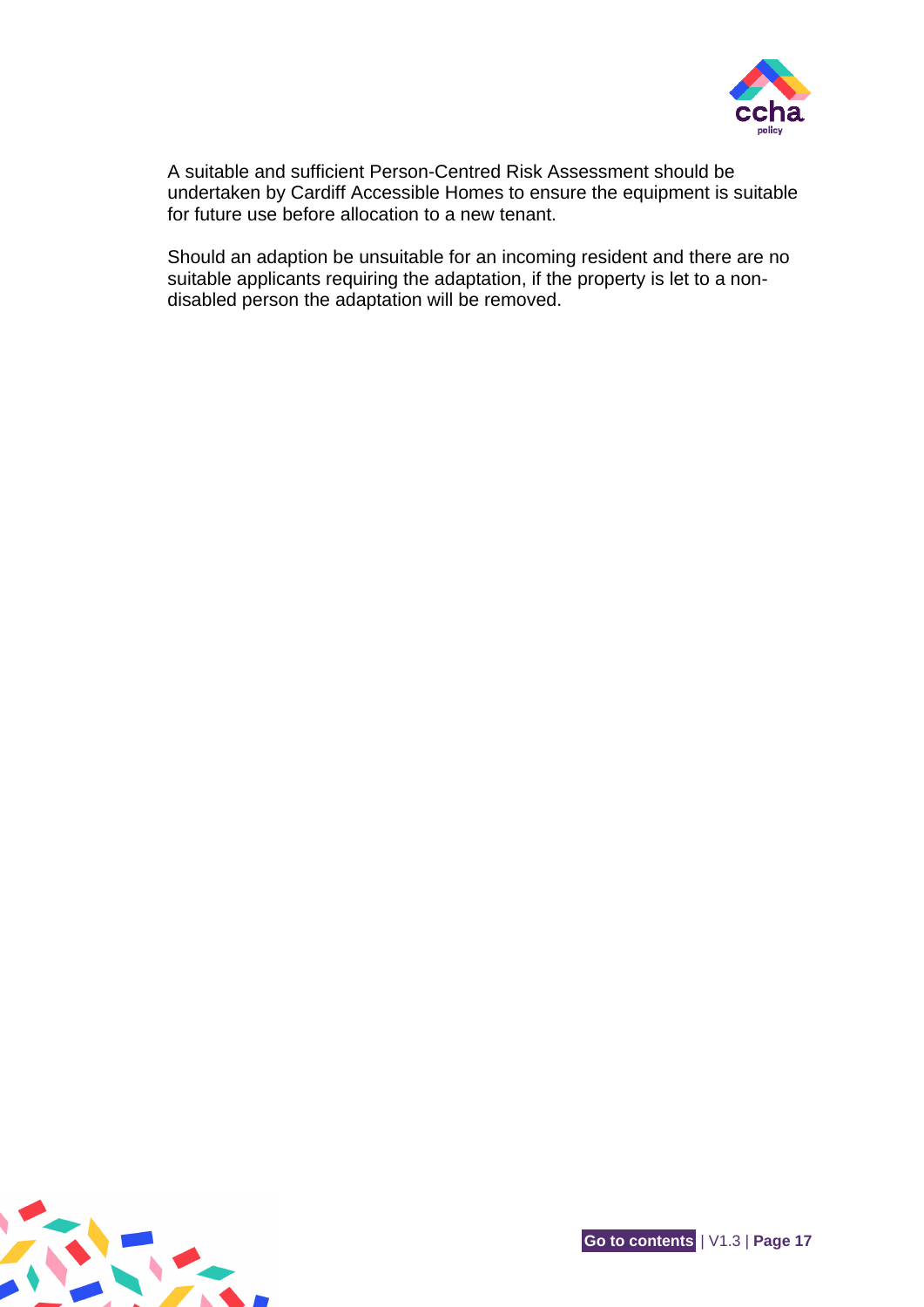

# <span id="page-20-0"></span>**8. Rechargeable repairs**

#### <span id="page-20-1"></span>**8.1 Rechargeable repairs statement**

- 8.1.1 We aim to manage tenancies efficiently and, in a cost, effective manner by balancing both the rights and responsibilities of tenants. Sometimes this means we may need to re-charge the cost of a repair to tenants where we have carried out work that is their responsibility or where they, or their family or visitors have caused intentional damage.
- 8.1.2 Where this happens, we will take a reasonable approach to the costs of the work and the way we recover this money, ensuring we comply with our statutory requirements.
- 8.1.3 We will ensure that:
	- A consistent and clear, message is communicated to tenants and staff in terms of actions that will be taken against tenants or former tenants that have caused damage to our properties
	- Effective measures are in place to recover costs we may have incurred
	- Proactive controls are put in place to identify underlying issues such as Domestic Violence and any support we can offer tenants
	- We take a sensitive approach to when we will carry out repair work such as lock changes, considering the individual circumstances of the tenant and nature of the repair in each case
	- We carry out case by case reviews as to whether the recharge should be applied and how this should be done will be undertaken when circumstances are not clear

# <span id="page-20-2"></span>**8.2 Rechargeable works**

- 8.2.1 Some of the most common rechargeable repairs (not an exhaustive list) include:
	- Damage caused by the tenant, their family or visitors to their property or adjoining property owned by us
	- Forced entry to a tenant's home because of lost keys or a need to enter the property to carry out an emergency repair that is the tenant's responsibility
	- Poor DIY, removal of rubbish or belongings, unauthorised adaptations etc. during the tenancy or after the tenant moves out
	- Falsely claiming eligible or discretionary repairs
	- Falsifying or supplying an unrelated crime reference number
	- Lock changes and gaining entry into tenants' home, garage or shed
	- Intentional damage to the internal structure of the property, including walls, plasterboards, doors, windows, fixtures and fittings, plumbing and electrics

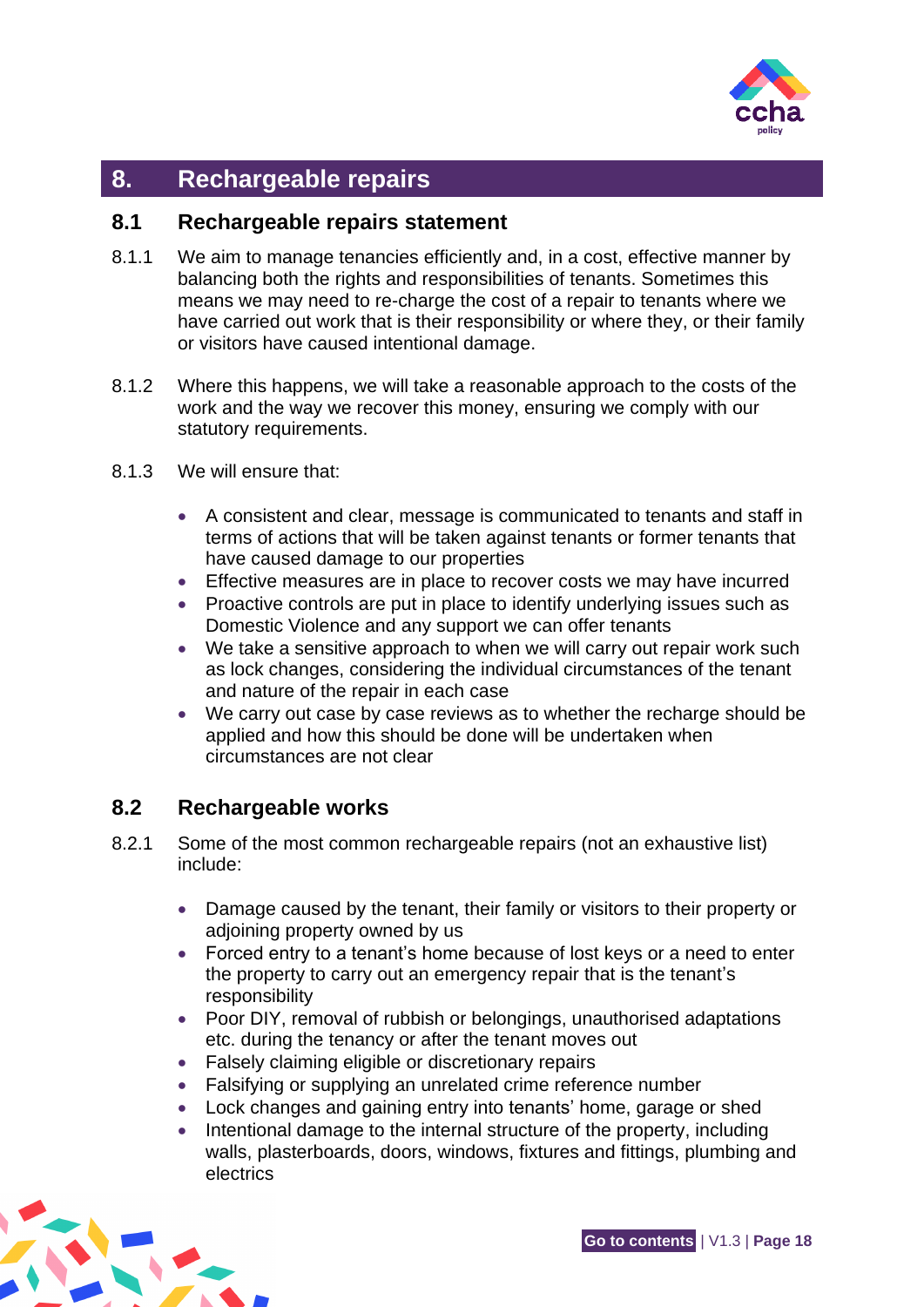

- Intentional damage to the exterior of the property including walls, gates, fences, paths, steps, patios, driveways and parking areas (damage includes spillages)
- Intentional damage to internal communal areas: lobby areas, hallways, stairs etc.
- Intentional damage to external communal areas: including walls, gates, fences, paths, steps, patios, driveways and parking areas, stores for refuse and recycling, scooters, bicycles (damage includes spillages)
- Restoring gardens following unauthorised work
- Removing plants and trees in gardens that have been allowed to overgrow due to wilful neglect
- Costs of removal of goods from property both during and following the end of a tenancy
- Cost of removing rubbish from property, including lofts, gardens and outbuildings following end of a tenancy
- Fumigation and treating pest infestations
- Restoring the structure of the building, and/or fixtures and fittings, following unauthorized (written consent not provided) or unsatisfactory work in order to comply with legislation and requirements applicable at the time, such as the WHQS and/or to make safe
- Not allowing access for pre-arranged appointments
- Misuse of our emergency repairs service reporting a repair as an emergency when it is not or where it is the tenant's responsibility
- Damage caused during the execution of a lawful search by Police
- Fitting TV aerials
- Changing domestic fuses
- Bleeding radiators
- Plumbing in washing machines and dishwashers
- Replacing light bulbs (behind a screw)
- Replacing broken toilet seats
- Replacing plugs and chains on sinks and baths & cookers

## <span id="page-21-0"></span>**8.3 Wilful neglect and deliberate action**

- 8.3.1 Wilful neglect or deliberate action on the part of the tenants/leaseholders, household members or their visitors could include vandalism, intentional damage (e.g. forcing a door open rather than reporting a lost key) or attempting to carry out a repair or make an alteration that then requires professional attention, and which in the process causes damage.
- 8.3.2 Wilful neglect and deliberate action also includes failing to report an obvious problem which leads to more extensive damage occurring. An example of this could be a failure to report a leaking pipe, which results in electrical failure or a ceiling collapsing due to persistent water damage.

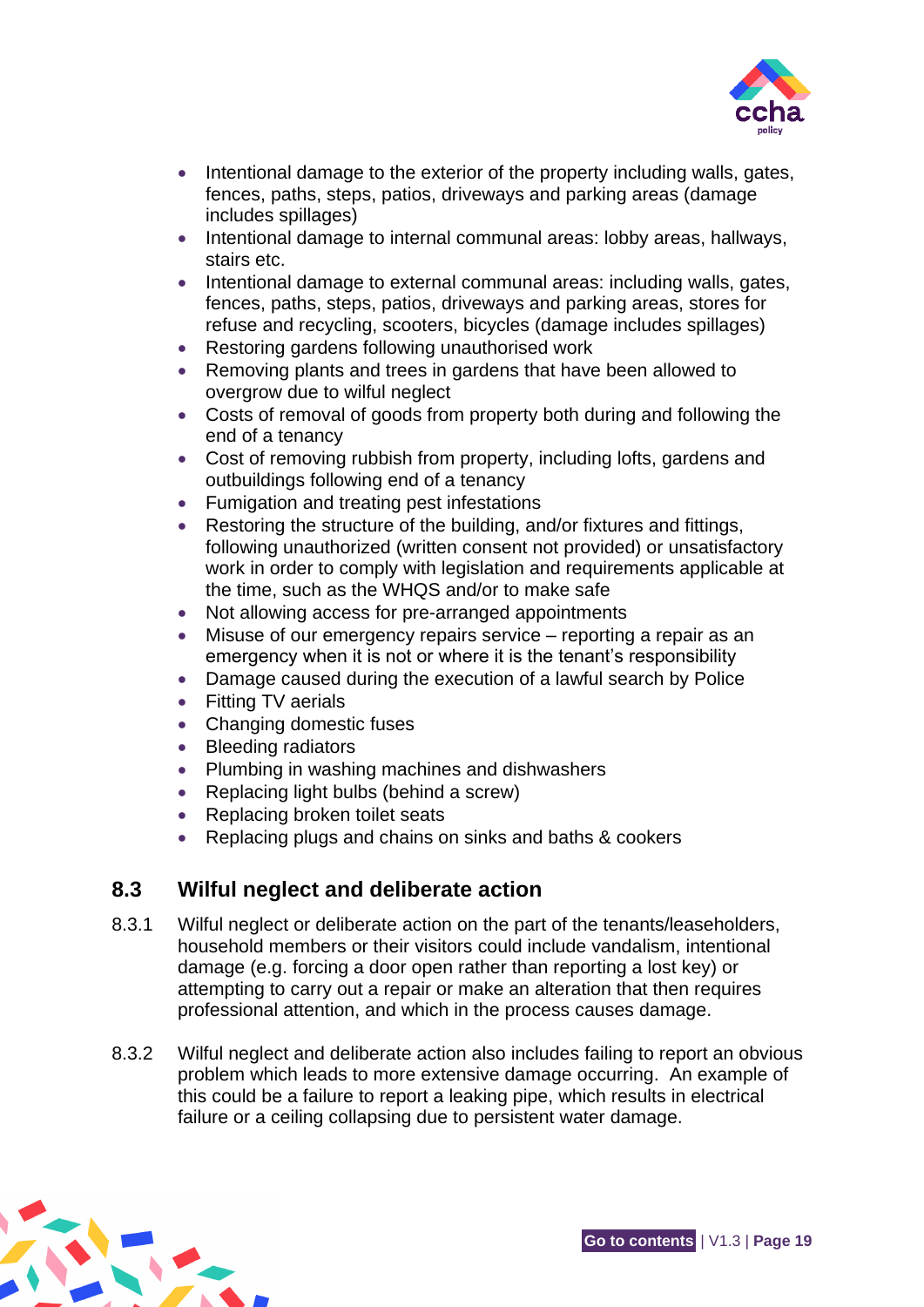

# <span id="page-22-0"></span>**8.4 Missed appointments and legal action**

- 8.4.1 We understand that there may be occasions when a tenant may miss an appointment due to unforeseen circumstances or it may simply be an oversight. We will rearrange for the repair to be carried out. However, if subsequent appointments are missed, the work order will be closed and we may recharge the cost of the call out back to the tenant.
- 8.4.2 We will always carry out emergency repairs. However if the emergency repair is rechargeable the tenant will be advised that they will be recharged for the cost of the repair at point of contact and/or during the repair visit.
- 8.4.3 Where a tenant fails to allow access following a report of an emergency repair, we may recharge the cost of the emergency call out back to the tenant.
- 8.4.4 Where legal and tenancy enforcement action is required to gain access to a tenants home (to undertake repairs or servicing) we will follow our no access policy to seek legal access and recharge all arising costs of any enforcement action.

## <span id="page-22-1"></span>**8.5 Recharging tenant improvements**

8.5.1 Improvements made by tenants that we have not approved or where permission was granted on condition that the property was returned to its original state and this has not been done will be recharged to the tenant.

#### <span id="page-22-2"></span>**8.6 Non-rechargeable circumstances**

- 8.6.1 We will not make a re-charge in the following cases:
	- to a family that has passed away if there is no estate
	- when a tenant goes into residential care and has no means to pay
	- where a tenant has been a victim of a serious crime and charges are brought against the perpetrator
	- where a tenant has been a victim of domestic violence
	- where incidents are reported to us as an act of anti-social behaviour, racist behaviour or due to domestic abuse
	- works that are required due to fair wear and tear of the property as defined by component lifecycles
	- removal of items left in an empty property where we have agreed that they be left
	- carrying out remedial improvements made to a property that we have previously approved and signed off

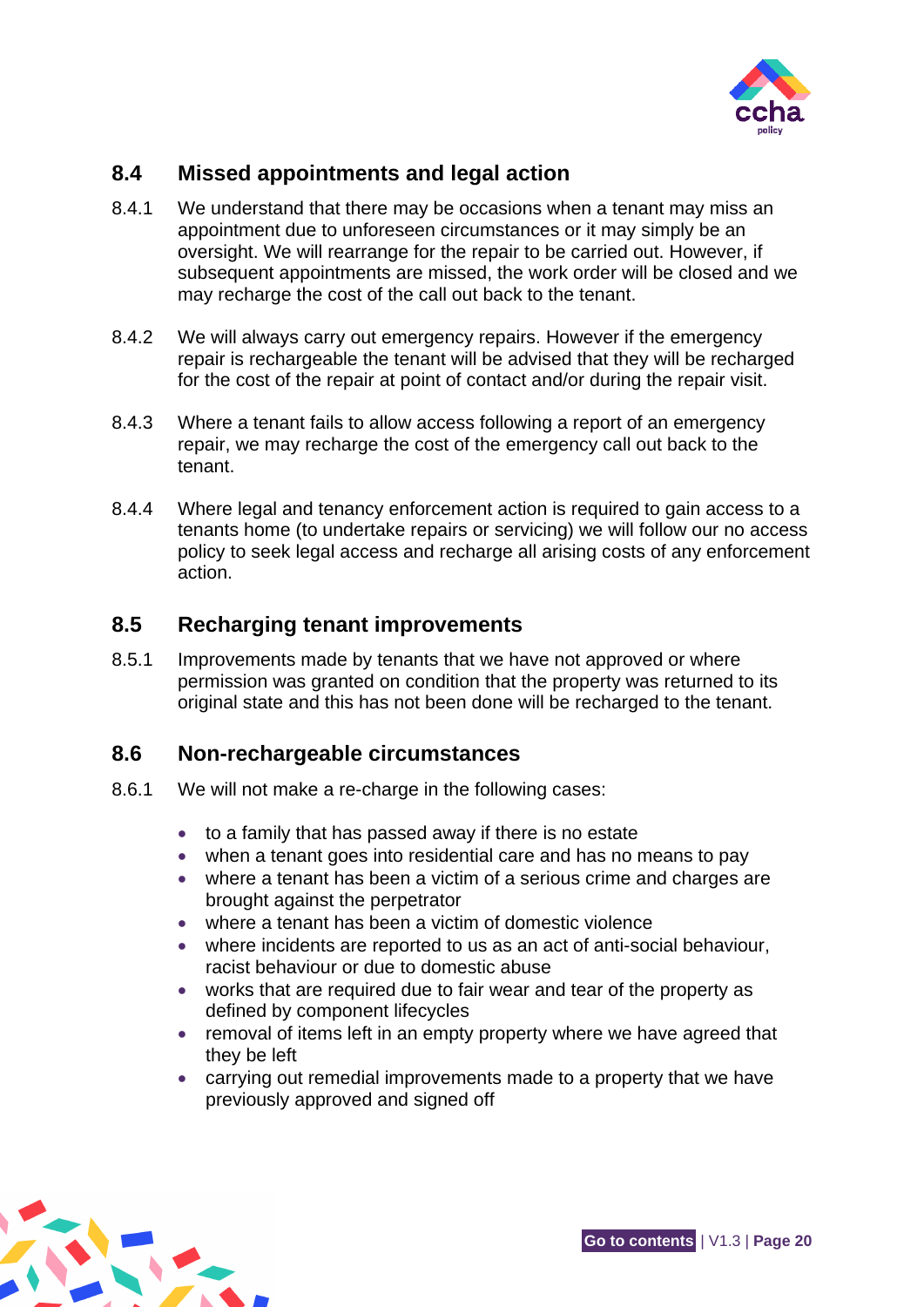

# <span id="page-23-0"></span>**8.7 Charging arrangements**

- 8.7.1 Tenants may be given the opportunity to carry out any rechargeable repairs themselves. Where a tenant chooses to carry out their own repair they must provide a target completion date so we can arrange a post inspection of the repair to ensure that it is has been undertaken to the required standard and where relevant to legal requirements.
- 8.7.2 We will consider carrying out repairs that are tenants' responsibility on behalf of the tenant. In such circumstances, we will provide a quotation and agree payment in advance before the work is started.
- 8.7.3 Where tenants may otherwise have difficulty in repaying the cost of a rechargeable repair, we will offer affordable repayment plans.
- 8.7.4 Rechargeable repair costs will be calculated using the current version of the National Housing Federation Schedules of Rates for reactive repairs where these are available, and will be subject to VAT.

## <span id="page-23-1"></span>**8.8 Outstanding rechargeable repair charges**

- 8.8.1 Where there are excessive outstanding recharges on a tenant's account, no agreement for payment is in place or an existing payment plan is not being met we will:
	- Consider only carrying out emergency repairs (tenant right to repair) until a payment plan is agreed.
	- Consider refusing any transfer and mutual exchange applications until the cost of the recharges are recovered (as per our Allocations Policy).

#### <span id="page-23-2"></span>**8.9 Recovery of charges**

8.9.1 Failure to pay recharges is considered a breach of tenancy conditions and CCHA will seek to recover those costs via appropriate income recovery methods.

#### <span id="page-23-3"></span>**8.10 Appeals process**

- 8.10.1 Current and former tenants have the right to challenge repair recharges. Such requests will be considered by the Head of Repairs Transformation or the Head of Housing & Communities.
- 8.10.2 Tenants also have the option to take independent advice from an independent source such as the Citizens Advice or a Solicitor.
- 8.10.3 Tenants have 7 days to respond and challenge any rechargeable repairs requests.

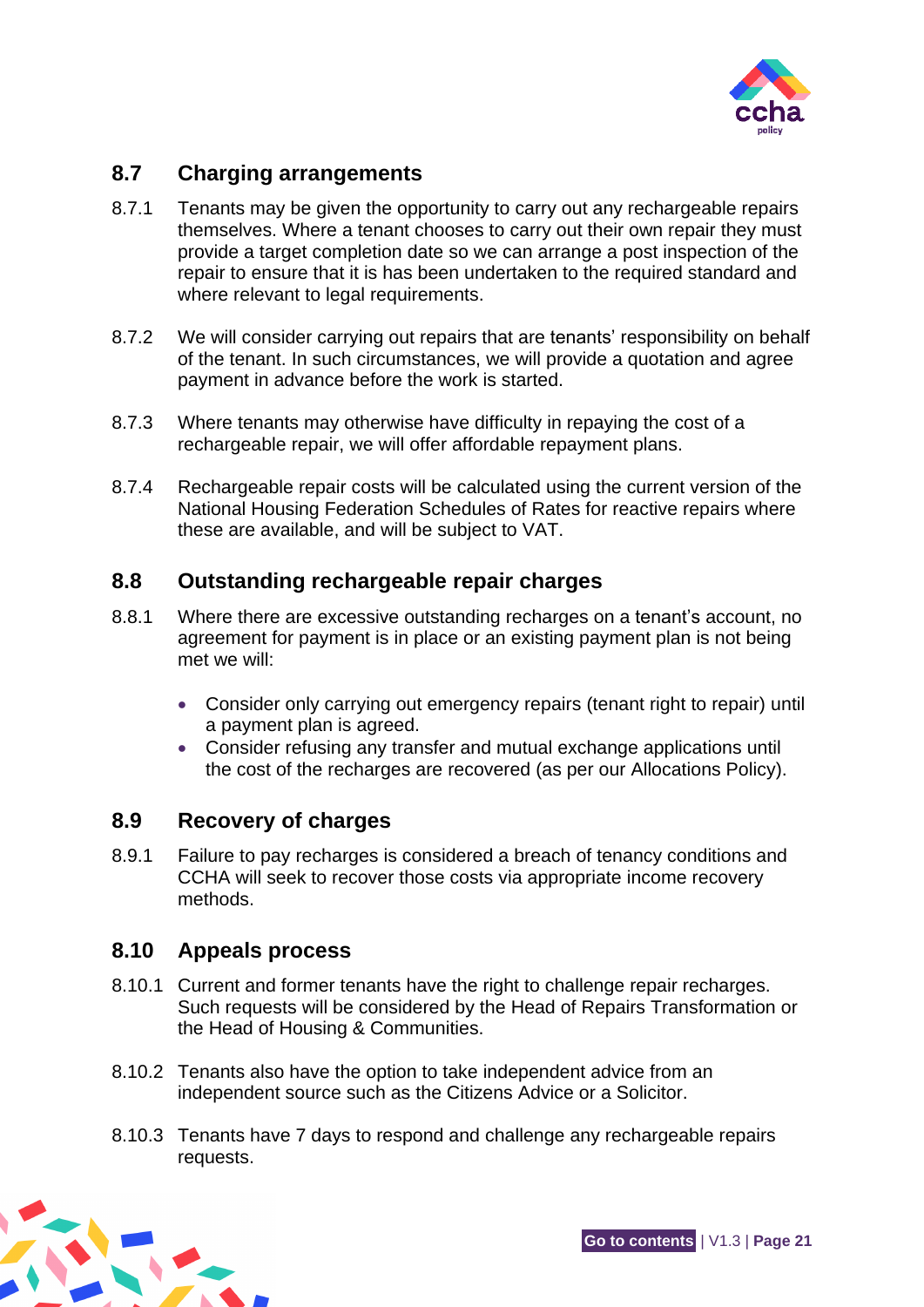

- 8.10.4 If substandard repairs have been undertaken previously by contractors that directly relate to the repair being recharged a maintenance officer visit will be undertaken. This is to make sure that tenants are not recharged for contractor poor workmanship and to discuss the individual circumstances relating to the repair.
- 8.10.5 We will also consider recharging contractors for missed appointments or if they attend a property without prior notice or an appointment.

## <span id="page-24-0"></span>**8.11 Extenuating circumstances**

- 8.11.1 The Repairs Policy, Mutual Exchange Policy, Empty Homes Policy and Recharge Procedure are the only policies with direct reference to managing the issuing of recharges. However, it is important that the wider issues (antisocial behaviour, support needs – personal and financial) are considered fully when working in partnership with tenant/leaseholder to understand their responsibilities, cope with consequences and manage their debts.
- 8.11.2 Managers may use discretion when there are mitigating circumstances such as a vulnerability or extenuating personal situations. These should be agreed within the Operational Management Team.

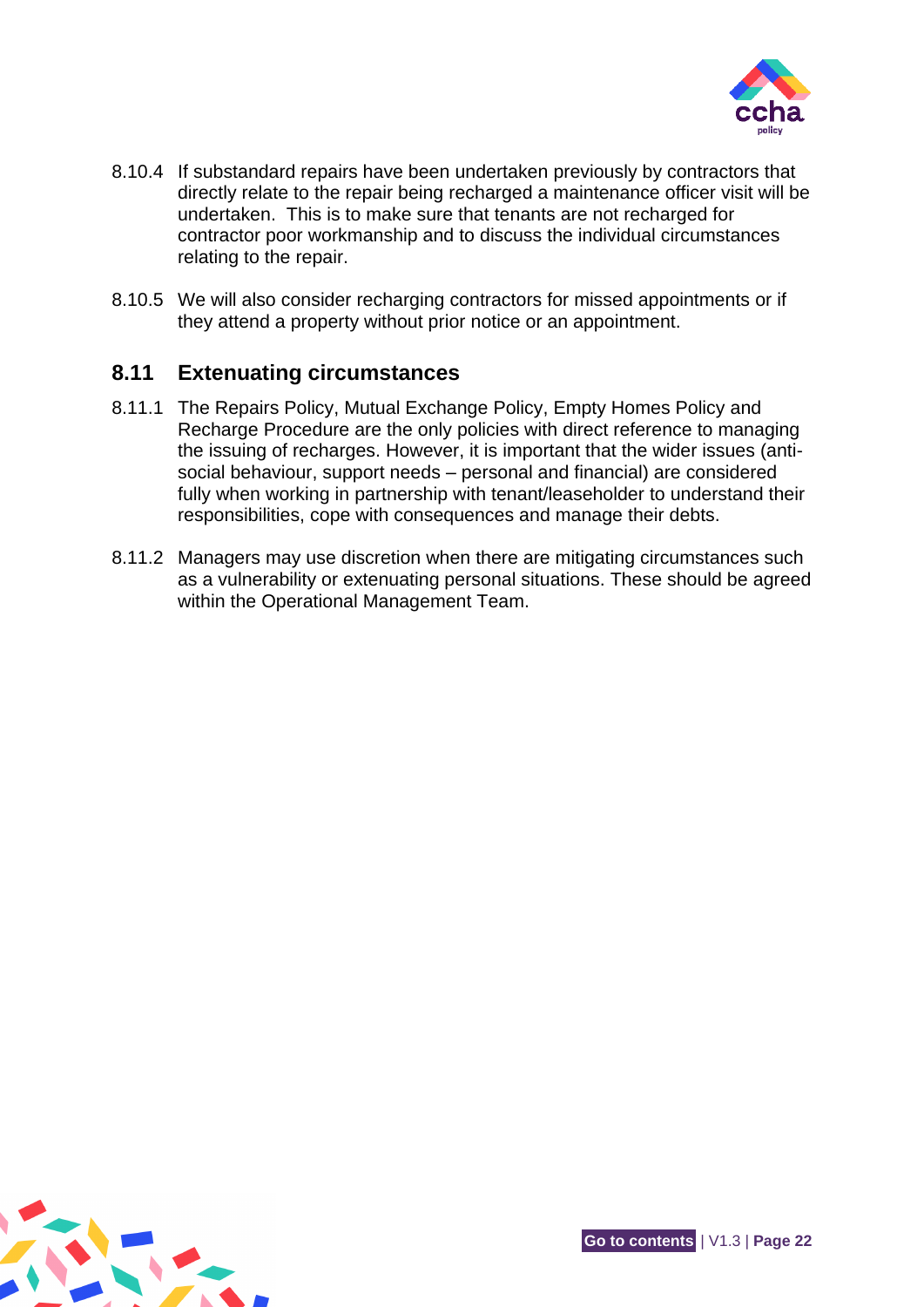

# <span id="page-25-0"></span>**9. Repair priorities & timescales**

## <span id="page-25-1"></span>**9.1 Repairs priorities**

When prioritising repairs, specific related tenant issues will be considered as appropriate. Where tenants are vulnerable, priority times will be altered accordingly.

#### **The following categories are used to prioritise repairs:**

9.1.1 **Emergency (E1)** This category is used to avoid danger when there is an immediate danger to a person, or where there is serious risk of damage to the property.

> Our target to attend to day to day emergency repairs is 4 hours from the time the repair is reported, however we will endeavour to attend as soon as possible. During exceptionally busy times, we will manage multiple call outs on a risk based need and explain this to tenants at the time the repair is reported. We will manage multiple OOH's call outs to a single contractor on a risk based need.

> During the normal working day (9am – 5pm) we may not always be able to attend within 4 hours. In these instances, we will provide advice to tenants on how to reduce the risk of immediate risk, until we attend. Where this is the case we will explain this fully to tenants and reduce the potential for harm over the phone. We will then ensure that within 24 hours we make eliminate all risk of harm or the potential dangerous situation.

Any follow up work will be arranged in-line with timescales set in this policy.

Examples of E1 repairs:

- Burst water pipes, serious leaks or loss of water supply
- Leaks close to or interfering with an electricity supply
- Complete household electrical failure
- Complete household lighting failure
- Failure of communal lighting
- Roof leaks, where harm is likely to be caused to a person or property
- Blocked Sewer
- Blocked toilet only one toilet in property (rechargeable)

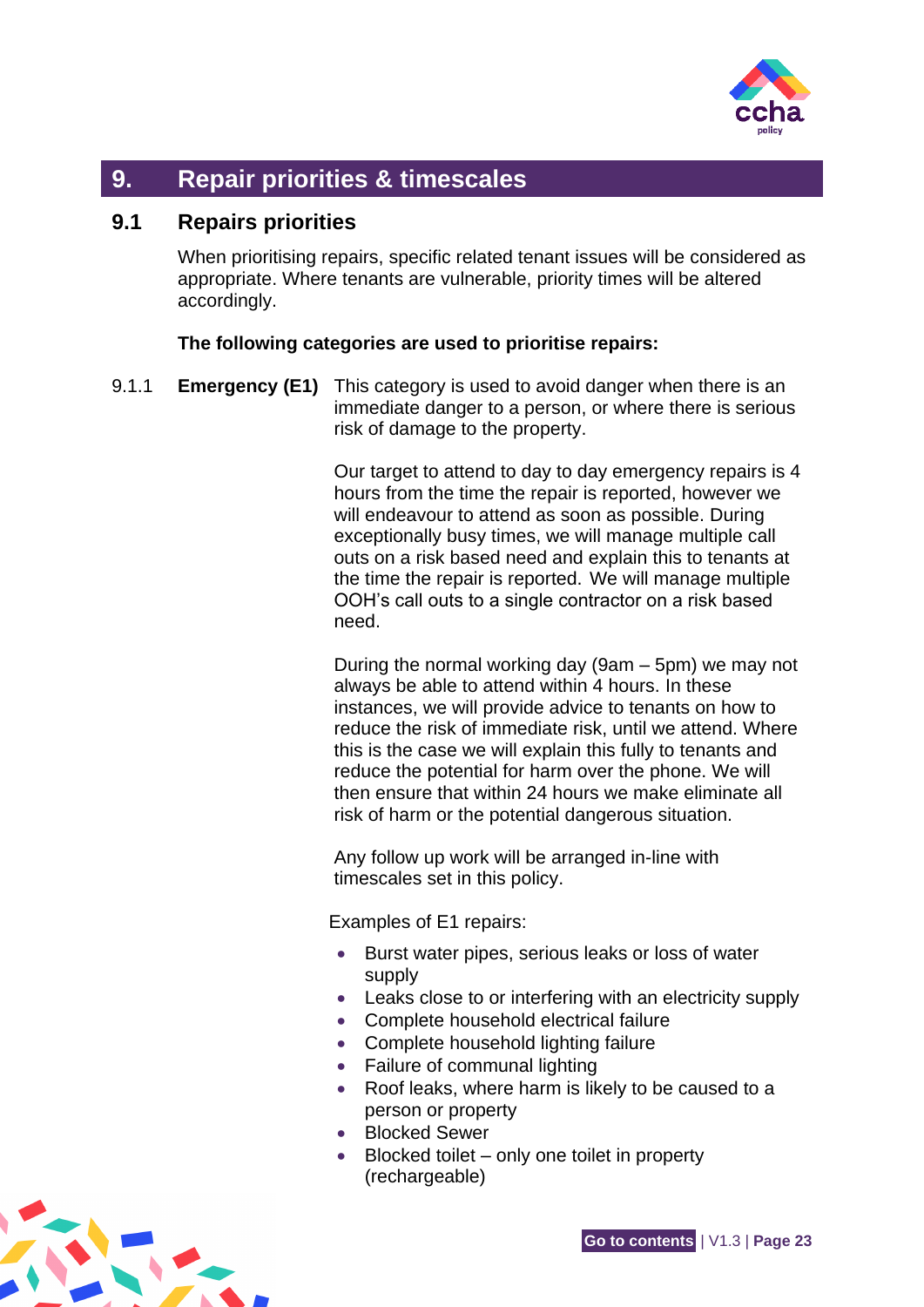

- Fault with fire alarm
- Fault with a smoke detector
- Security issue with domestic external doors or windows
- Complete loss of heating/and or hot water
- Broken glass which poses a risk to security at ground level or harm to a person
- Unsafe flooring or chimney
- Removal of racist or offensive graffiti
- Repair, replacement or installation of a window restrictor (above ground floor)
- Immediate H&S Risks where harm is highly likely to a person in the property or members of the public

9.1.2 **Urgent (07)** For urgent repairs, we will respond within working 5 days. Urgent repairs are those which do not pose any risk to tenant safety or security, but need to be completed quickly.

Examples of 07 repairs:

- Partial failure of heating system
- Minor plumbing services, such as leaking radiators or overflows
- Minor electrical repairs, such as a light or socket outlet not working
- A faulty door entry system
- Blocked gullies (rechargeable)
- Faulty communal laundry equipment
- Faulty aerial systems (only on elderly person schemes)
- Faulty cookers and fridges (if supplied by CCHA)
- Vandalism and graffiti
- Faulty or insecure external communal doors
- Repairs to banisters and stairs
- Requests for installation of additional window restrictors (Surveyor Visit – Risk Assessment)
- Surveyor Urgent Appointments (Pre Inspections)

#### 9.1.3 **Routine (28)** For routine repairs, we will respond within 20 working days. Routine repairs are those that need to be completed but are not urgent.

Examples of 28 repairs:

- Repairs to kitchen units
- Easing and adjusting doors

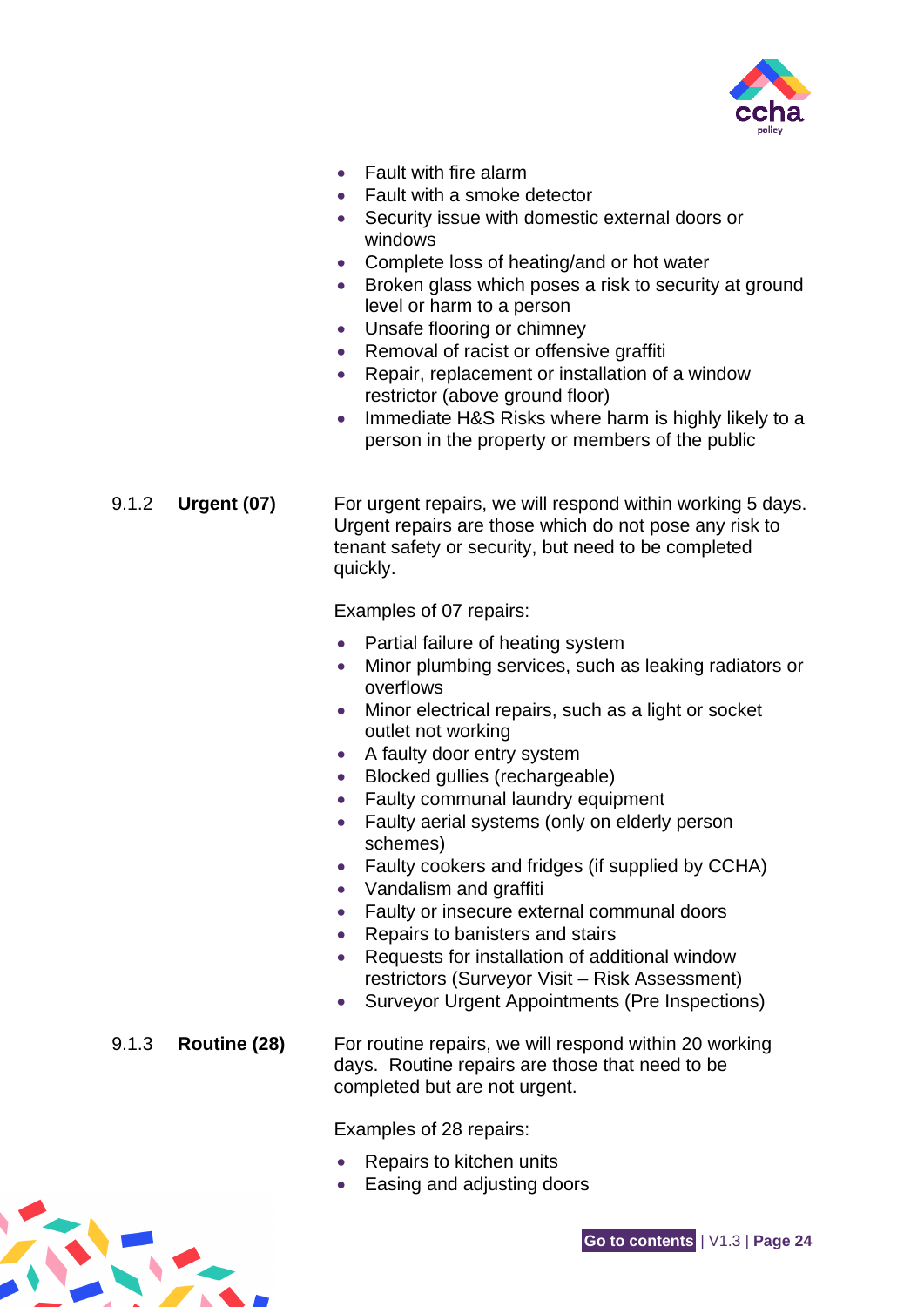

- Adjusting/replacing internal doors locks, and latches
- Repairs to damaged floor boards, flooring and skirting boards
- Minor damp issues
- Faulty communal TV Ariel's
- Replacing damaged sink, bath and shower sealant
- Faulty or broken guttering and downpipes
- Assessing cracks in walls
- Surveyor Routine Appointments

#### 9.1.4 **Planned maintenance**

This category is for work which does not need to be carried out straight away, but which is required for the long term good of the property. This work will be specified, grouped together and carried out as part of a programme of works.

| Routine (3M) | Timescales vary dependent on programme or scope of<br>planned works |
|--------------|---------------------------------------------------------------------|
| Routine (6M) | Timescales vary dependent on programme or scope of<br>planned works |
| Void (V3)    | The contractor will respond within 20 working days                  |

# 9.1.5 **Cyclical maintenance**

This is work that is carried out as part of a regular cyclical programme, such as external decorations and gas servicing and is raised in accordance with programme dates.

#### <span id="page-27-0"></span>**9.2 Repairs appointments**

- 9.2.1 We will aim to make appointments for all repairs in each of the above categories except for those relating to communal areas. Appointments will generally be made at the first point of contact with the customer and for a time and date convenient for the customer.
- 9.2.2 We will offer contractor and internal repairs team appointments for the completion of any repairs and also for any pre and post inspections that may be required.
- 9.2.3 The following appointment time slots will be offered:
	- Morning between 8am and 1pm
	- Afternoon between 1pm and 5pm
	- Non-school run appointment  $(09:30AM 2:30PM$  or  $3:30PM 5:00PM$ )
	- All day between 8am and 5pm

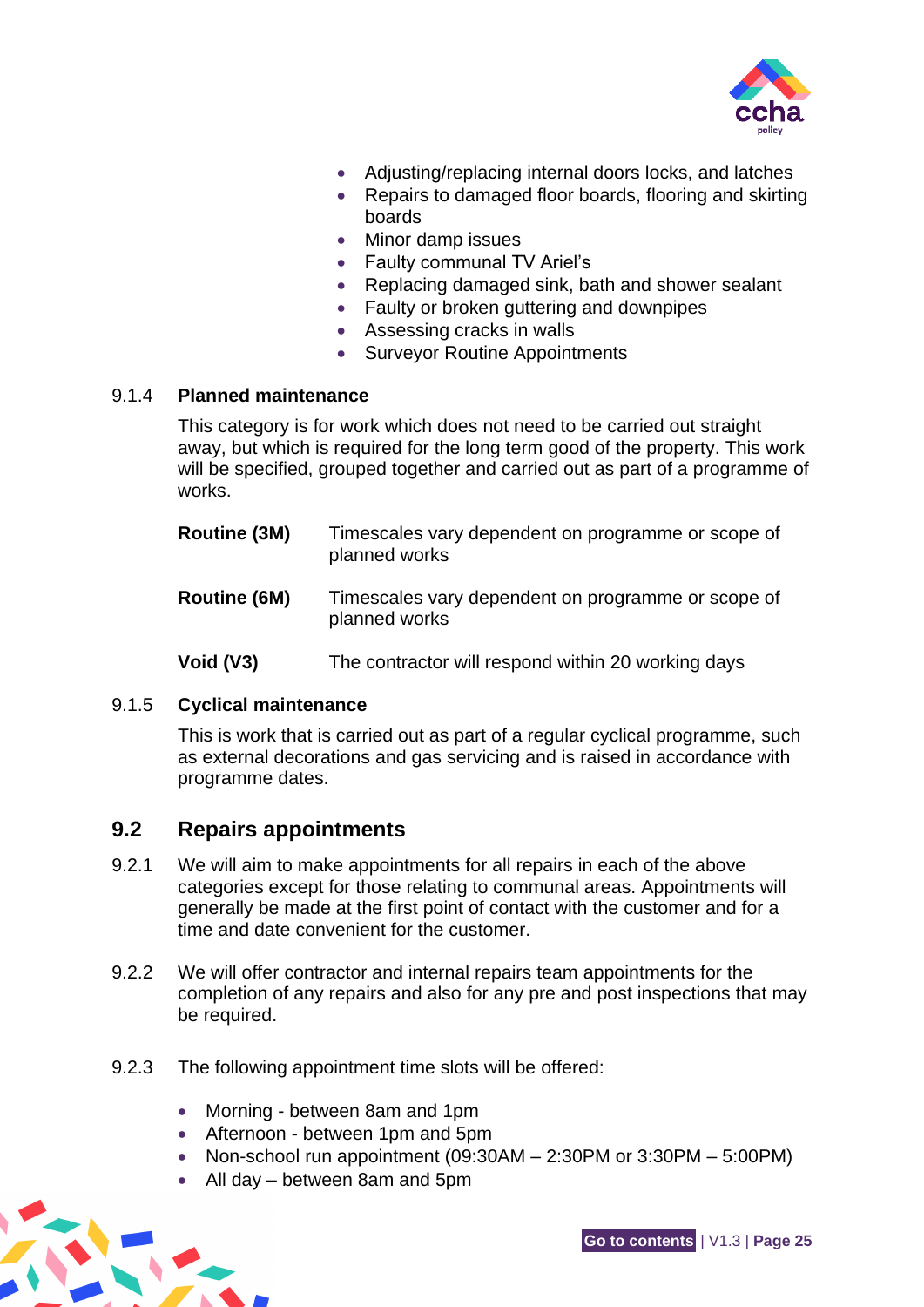

- In exceptional circumstances we will provide evening and weekend appointments
- o Saturdays 8am-2pm
- o Weekday evenings until 7pm
- 9.2.4 Customers will be informed about progress with their repairs through various channels including telephone, letters, text messaging and email.
- 9.2.5 If an appointment cannot be kept, customers are asked to inform us at the earliest opportunity. If there is no access and no contact from the customer for a reactive repair, the job order will be cancelled after our access procedure has been complied with.

## <span id="page-28-0"></span>**10. Customer complaints**

- 10.1 We will view complaints positively to improve our services and highlight reoccurring problems and trends.
- 10.2 Failure to meet our repairing obligations may lead to disrepair claims, and claims for compensation. Any tenant or leaseholder may pursue a formal complaint in accordance with our complaints procedure in respect of any aspect of the repairs service and we will publicise our complaints and compensation procedure widely.
- 10.3 When dealing with any repair complaint or claim we will aim to put the issue right at the first opportunity and we will follow:
	- Our internal Complaints Procedures
	- Our internal Compensation Policy
	- The Government's pre action protocol and good practice guidance relating to 'Right to Repair' obligations.

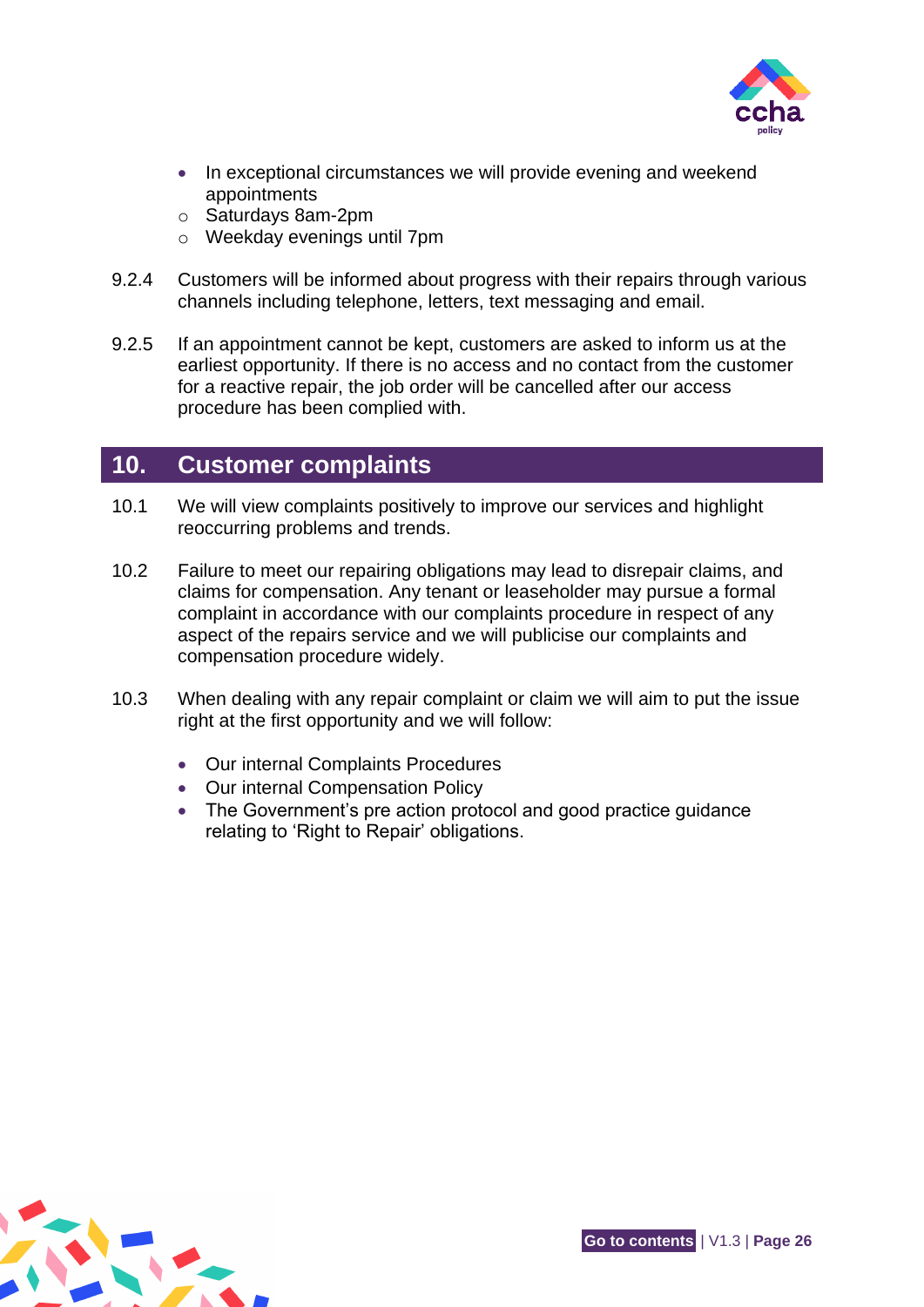

# <span id="page-29-0"></span>**11. Post inspection, surveyor visits and tenant needs**

#### <span id="page-29-1"></span>**11.1 Surveyors visits**

- 11.1.1 There may be some repairs that we find difficult to diagnose during a phone call or following a repair being reported by email or via our website. We will aim to keep officer visits to a minimum in order to ensure that repairs are completed as quickly as possible.
- 11.1.2 Our surveyors, on occasions, may need to make diagnostic visits (reactive visits). This is usually where repair circumstances are not completely clear, there is a clear Health a Safety risk to a tenant or there is significant damage reported to a property.
- 11.1.3 Examples where a maintenance officer visit maybe required are:
	- Reports of serious damp, mould or water ingress
	- Following a report of a fire
	- Where wilful neglect or intentional damage to a property has been reported
	- Difficult to diagnose repairs
	- Mutual Exchange Inspections
	- Pre-void inspections
	- Report of damage to a Fire Door
	- Referrals and requests for assistance from contractors
	- Structural damage to a property, wall or outbuilding
	- Significant trip hazards to paths or in communal areas
	- Party wall disputes, including unauthorised building on the property boundary lines
	- To undertake Stock Condition Surveys
	- To inspect, approve and consent to tenant property alterations
	- Where multiple contractors are required to complete a repair
	- Before planned works such as kitchen and bathroom improvements are undertaken
	- Following a request to remove or add additional window restrictors
	- Health and Safety hazards that cannot be resolved by an emergency repair (Housing Health & Safety Rating Hazard)
	- Where a tenant recharge is in dispute and further information is required
	- Completing scaffolding handover and weekly inspections
	- To assist and make joint inspections with specialist contractor trades such as Pest Control, Roofers, Drainage etc
- 11.1.4 Officers will not usually make diagnostic visits for a repair that can be completed within a working day or can be diagnosed over the phone

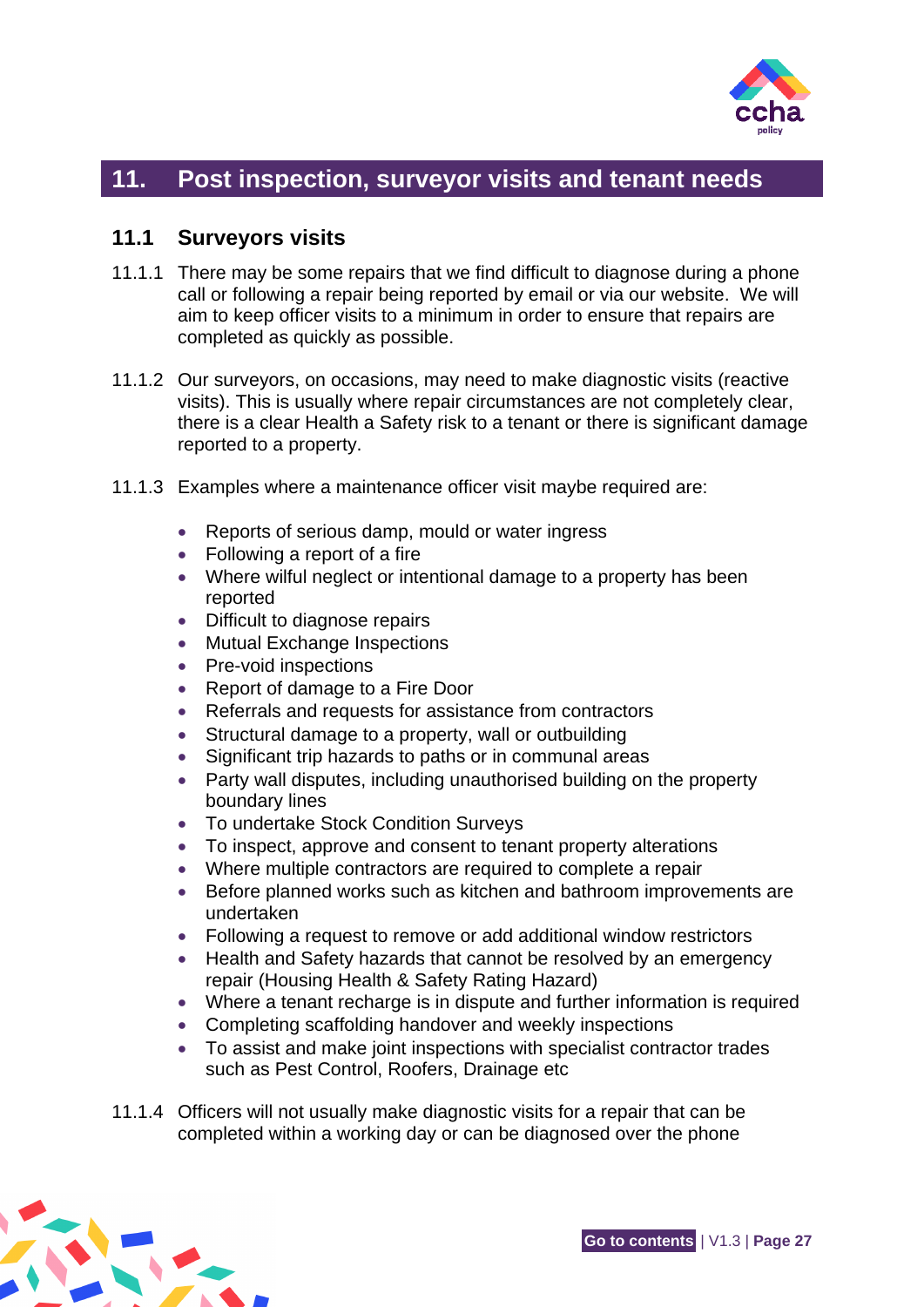

# <span id="page-30-0"></span>**11.2 Post inspections**

11.2.1 We will endeavour to undertake post inspections of relevant responsive maintenance and repair work orders in accordance with the following cost thresholds.

| Value         | <b>Percentage of Post</b><br><b>Inspections Undertaken</b> |
|---------------|------------------------------------------------------------|
| £5000+        | 100%                                                       |
| £1000 - £5000 | 75%                                                        |
| £500 - £1000  | 2%                                                         |
| $£0 - £500$   | $1\%$                                                      |

11.2.2 We will also post inspect all empty properties and planned works (Kitchens, Bathrooms, Windows, Doors & Boiler Replacements) to ensure that the "CCHA standard" has been met and that CCHA's repairs and improvement specification has been adhered too.

# <span id="page-30-1"></span>**12. Health and safety repairs (and notable H&S items)**

- 12.1 We will ensure that any repairs identified as being a health or safety risk are managed in accordance with the following standards, policies and procedures:
	- WHQS Policy
	- Asbestos Management Plan
	- Gas Safety Policy
	- Electrical Safety Policy
	- Lift Safety Policy
	- Legionella Management policy
	- Fire Risk Management Policy
	- Health & Safety Access Procedures
	- Housing Health & Safety Ratings System

# <span id="page-30-2"></span>**12.2 Smoke, heat & CO detectors (BS 5839 Part 6)**

- 12.2.1 All smoke, heat and CO detectors will be tested and serviced annually. Alarms will also be tested at the start and completion of any void works.
- 12.2.2 It is the responsibility of our tenants to test any smoke, heat and CO detectors weekly and report any defects.

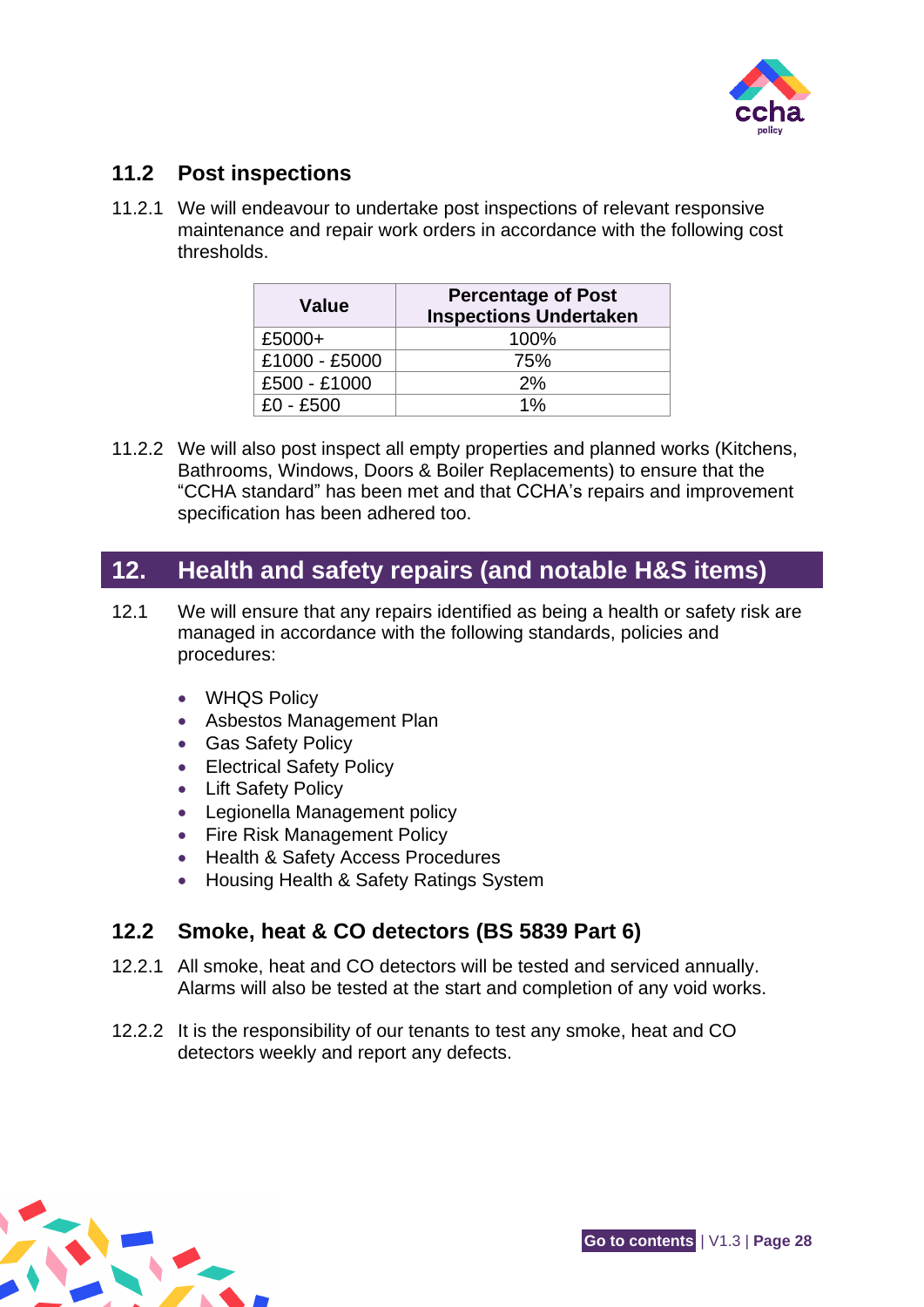

## <span id="page-31-0"></span>**12.3 Window restrictors – domestic and supported (self-contained properties)**

- 12.3.1 We have a duty not to expose tenants to risks to their health and safety, including the risk of falling from windows.
- 12.3.2 All tenants are required to report repair defects to windows, including restrictors, as part of their tenancy agreement. It is the responsibility of the responsible adult living or managing the property to report defects to window restrictors to us promptly.
- 12.3.3 Domestic properties with Primary window restrictors are not maintained or inspected periodically unless a property is void or we are carrying out stock condition surveys and/or responding to repair requests from tenants.
- 12.3.4 Some Secondary (retro-fitted) window restrictors, fitted to act as a primary window restrictor may be re-inspected annually (subject to risk rating – height of building) and will be the subject of a reasonable system of maintenance and inspection that is monitored and recorded.
- 12.3.5 CCHA will communicate its policy to management of domestic window restrictors on to all new tenants and periodically to all existing tenants.

#### 12.3.6 **Risk Assessment**

The fitting of any additional window restrictors (additional to primary restrictors) must be the subject of a suitable and sufficient dynamic risk assessment by a Surveyor.

The dynamic risk assessment will have regards to the type the property: the height from which there is a risk of falling: and persons who may be exposed to the risk of falling from height e.g. vulnerable service users, children.

We will ensure that the dynamic risk assessment undertaken for fitting additional window restrictors is managed in a way that also adheres to appropriate fire safety arrangements.

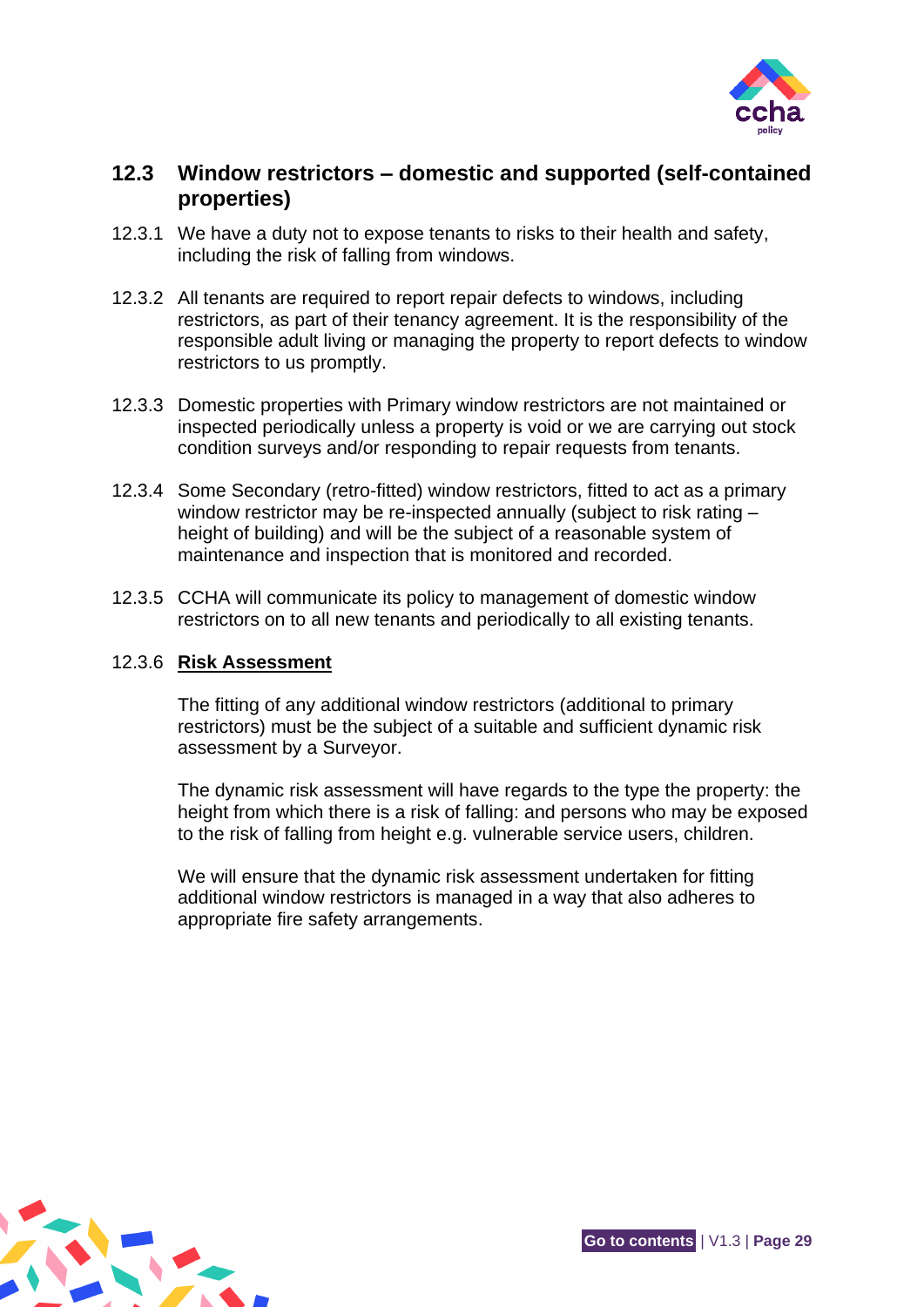

#### **Table 12.3.6a**

#### Risk Assessment – Checklist for installation of Secondary Window Restrictors

| <b>Address</b>                                                                                                                   | Date of<br>assessment       | <b>Technical</b><br><b>Officer Name</b> | <b>Window</b><br><b>Locations (list</b><br>all)                                                                                       |
|----------------------------------------------------------------------------------------------------------------------------------|-----------------------------|-----------------------------------------|---------------------------------------------------------------------------------------------------------------------------------------|
| Question                                                                                                                         | Yes (Tick if<br>applicable) | No (Tick if<br>applicable)              | <b>Comments</b>                                                                                                                       |
| Is a primary (fitted at the point<br>of window installation)<br>restrictor installed and in<br>working order?                    |                             |                                         | Yes - No requirement<br>to fit an additional<br>secondary restrictor<br>No - Secondary<br>restrictor to be fitted                     |
| Is the property over 2 floors in<br>height?                                                                                      |                             |                                         | $Yes - A secondary$<br>restrictor may be fitted<br>if required<br>No - No requirement<br>to fit an additional<br>secondary restrictor |
| Is there a significant risk of a<br>fall from height, e.g. window sill<br>height does not meet building<br>regulations standard? |                             |                                         | $Yes - A secondary$<br>restrictor may be fitted<br>if required<br>No - No requirement<br>to fit an additional<br>secondary restrictor |
| Are there vulnerable adults,<br>service users or children who<br>may be able to override the<br>existing primary restrictor?     |                             |                                         | $Yes - A secondary$<br>restrictor may be fitted<br>No - No requirement<br>to fit an additional<br>secondary restrictor                |
| Is the window utilised as a<br>means of escape in event of a<br>fire                                                             |                             |                                         | Yes - No requirement<br>to fit an additional<br>secondary restrictor<br>No - Secondary<br>restrictor to be fitted                     |
| <b>Surveyor Signature</b>                                                                                                        | Date of<br>Signatures       | <b>Tenant Signature</b>                 | <b>Tenant Name</b>                                                                                                                    |

A copy of any completed risk assessment must be recorded on the relevant property file.

The risk assessment form will be regularly reviewed in line with the review of this Policy.

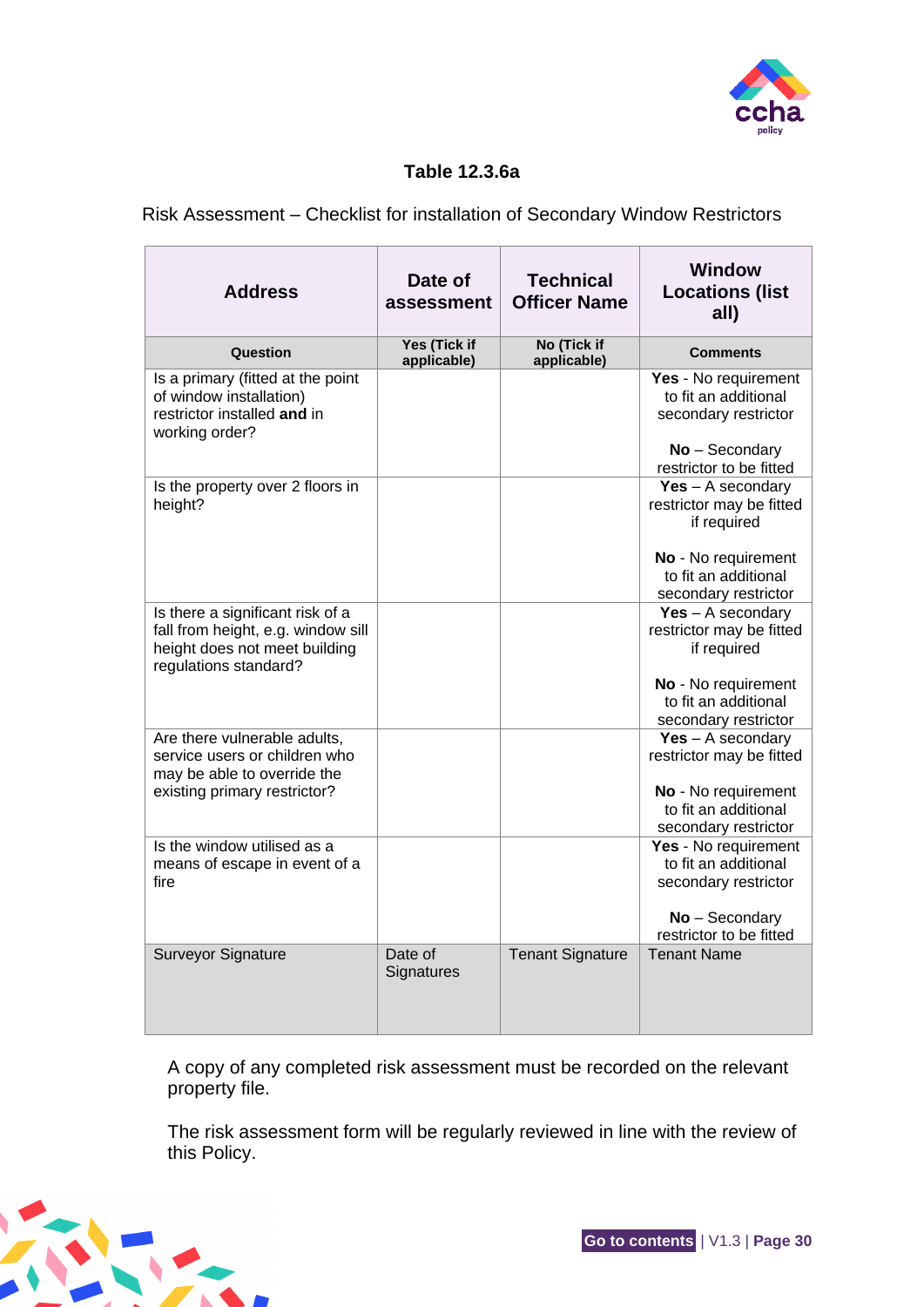

# <span id="page-33-0"></span>**13. Performance monitoring**

- 13.1 We continuously monitor our repairs service in accordance with the contractual performance standards set out in our Repairs Contracts and Service Level Agreements.
- 13.2 We will continue to engage and involve our tenants in monitoring the service through specific telephone surveys, text surveys, email surveys and site visits. We also use a number of surveys that are carried out by an independent organisation, to assess satisfaction levels. We aim to improve the collection of satisfaction data and will undertake other routine surveys to monitor the customer's experience of the service provided.
- 13.3 We aim to complete repairs on the first visit and will monitor our performance against this measure. Sometimes, during the course of a repair, additional works may be required but our aim is to ensure completion within the priority time allocated.
- 13.4 We will issue our Code of Conduct and repairs policy to all of our contractors and expect them to maintain the standards set. This code along with the quality submissions provided as part of the contractors tender or approved contractors document form part of the contractors' legally binding contract and sets the quality thresholds for the service.
- 13.5 We will also monitor tenant satisfaction through "new tenancy" visits and repairs satisfaction forms. Feedback received from these surveys may be used to inform amendments to the policy and thus improve the Service provided.
- 13.6 Contractor performance monitoring will be carried on a monthly basis with a series of performance management reports sent to contractors.
- 13.7 Consolidation of outstanding, overdue work and orders in progress will be carried out on a monthly basis. Periodic reviews will be undertaken on historical work orders to ensure that orders do not remain live on our repairs system for excessive periods of time.
- 13.8 We will monitor completion times for individual properties and report our average turnaround time through our agreed KPI performance framework as part of a wider suite of performance indicators:

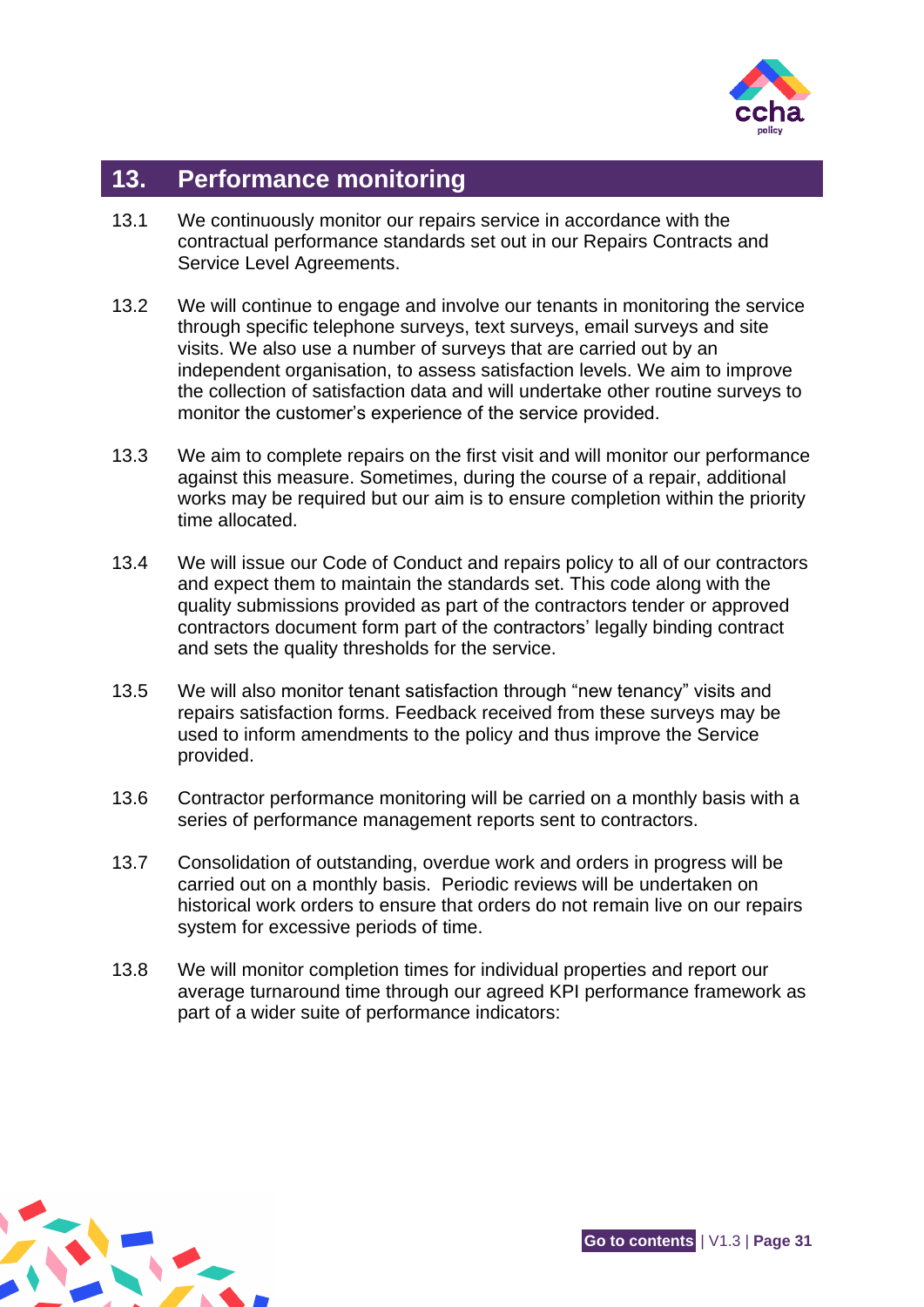

# <span id="page-34-0"></span>**14. Customer & staff involvement**

- 14.1 We are committed to providing a fair and equitable service our tenants and leaseholders. Through the management of our repairs service we aim to treat all customers fairly, with dignity, and with respect and professionalism regardless of their gender, race, age, disability, religion, sexual orientation and marital status.
- 14.2 We will work in line with our organisational values to achieve this.
- 14.3 We will also work with tenants and tenant groups to ensure this policy remains up to date and that tenants are able to influence the way we manage our repairs service.
- 14.4 This will include a review of our repairing obligations and a review of our material specification with tenants on a regular basis.
- 14.5 We are fully committed to sharing information and working effectively with key partners and all members of staff involved in the administration of our policy will receive appropriate training in the operation of the policy.

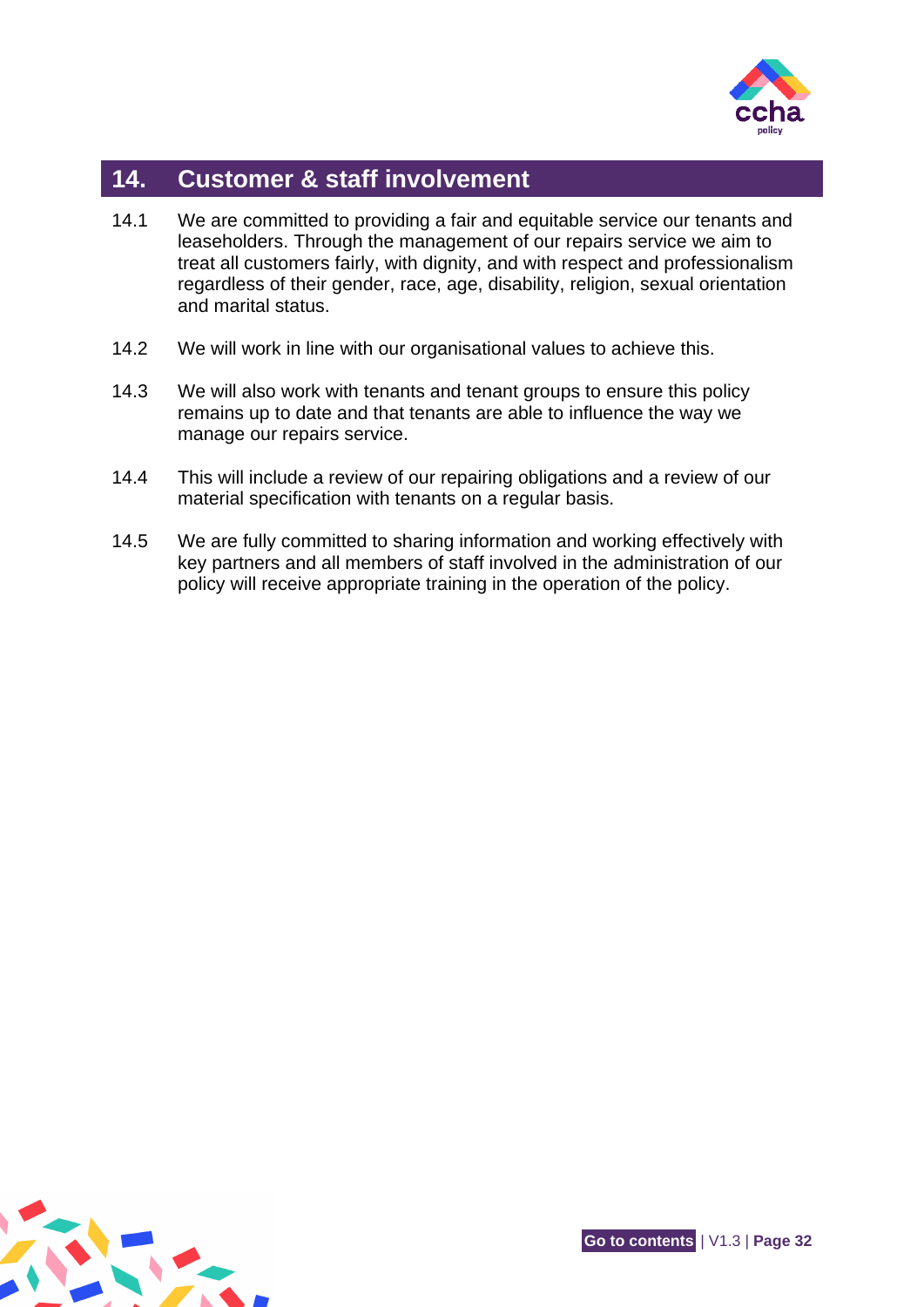

# <span id="page-35-0"></span>**15. References**

| <b>Related External Documents</b>                          |  |  |
|------------------------------------------------------------|--|--|
| <b>Reference</b>                                           |  |  |
| See Section 5.                                             |  |  |
| <b>Related Internal Documents</b>                          |  |  |
| <b>Tenants Handbook</b>                                    |  |  |
| <b>Complaints Policy</b>                                   |  |  |
| <b>Compensation Policy</b>                                 |  |  |
| <b>Recharge Policy</b>                                     |  |  |
| Asbestos Management Plan                                   |  |  |
| Legionella Management policy                               |  |  |
| <b>Fire Safety Policy</b>                                  |  |  |
| <b>Gas Safety Policy</b>                                   |  |  |
| <b>Electrical Safety Policy</b>                            |  |  |
| <b>Lift Safety Policy</b>                                  |  |  |
| <b>WHQS Policy</b>                                         |  |  |
| <b>Repairs Specification</b>                               |  |  |
| Rechargeable Repairs Procedure                             |  |  |
| <b>Mutual Exchange Policy</b>                              |  |  |
| <b>Income Recovery Procedures</b>                          |  |  |
| Health & Safety (Access) Procedure                         |  |  |
| KPI performance framework                                  |  |  |
| <b>Empty Homes Policy (Including Empty Homes Standard)</b> |  |  |
| <b>Allocations Policy</b>                                  |  |  |
| <b>Decantation Policy</b>                                  |  |  |
| <b>Asset Management Strategy</b>                           |  |  |
| Repairs Strategy (being finalised for April 2022)          |  |  |